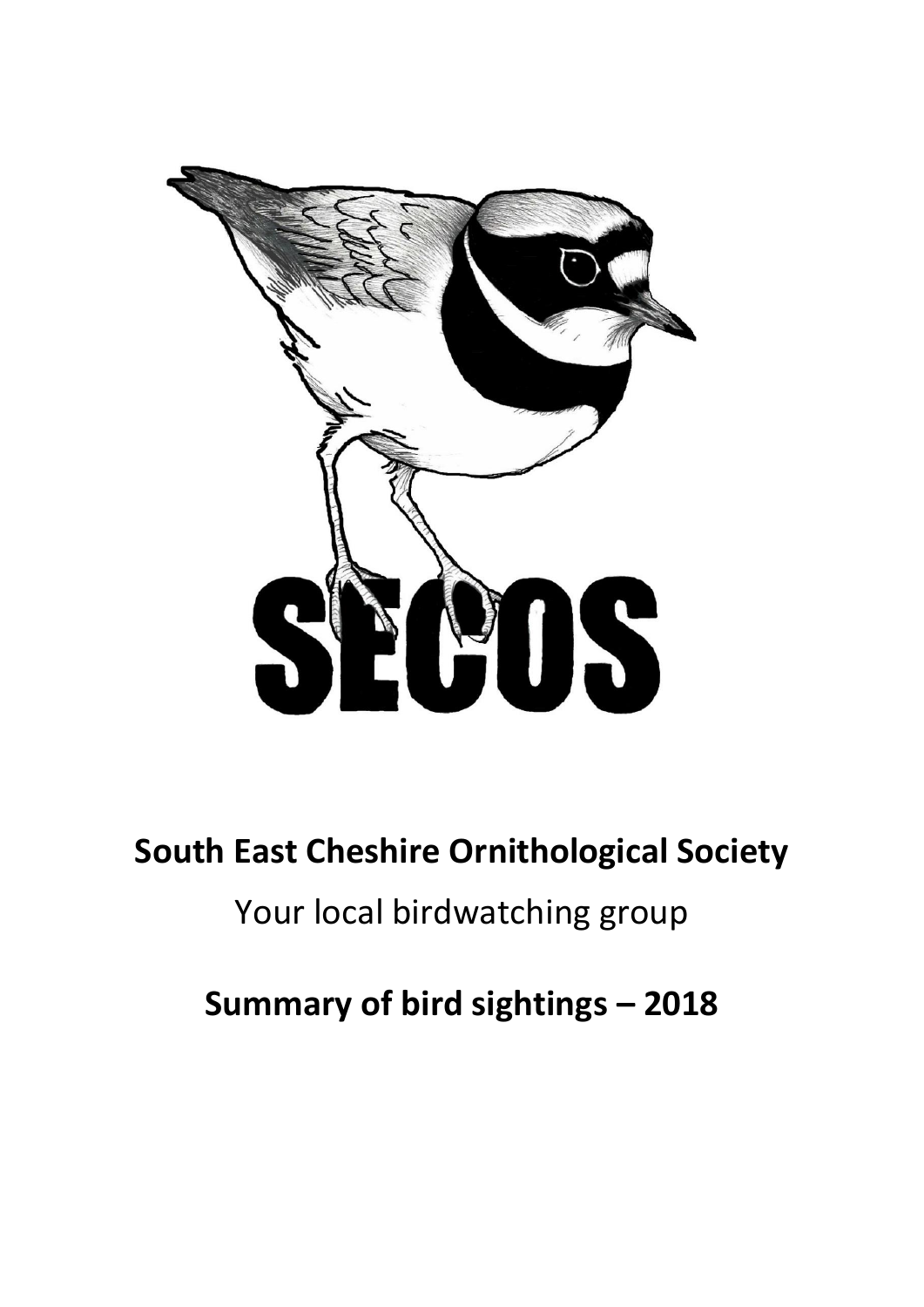The list below is a compilation from the Sightings Section of the Society's monthly newsletter. The inclusion of detailed observations from the fieldworkers covering the SECOS Winter and Breeding Bird Survey [ SWaBBS ] patches have boosted the records and will no doubt improve the depth of our understanding of our local avifauna, especially records of breeding activity and success.

Following feedback from Sheila Blamire, Database Chairman at CAWOS, I have included a date / month for the count.

- my thanks to all those who added their sightings to the various log books, blogs, etc. or sent them directly to me by email / text ( or to a distribution list I'm a 'member' of )
- no attempt has been made to verify the sighting. This report is merely a summary of those records and if there wasn't a count alongside any sighting, it's recorded as one individual
- some records may have been those of the bird(s) seen only in flight or flying over
- sightings entered in logbook(s) retrospectively may not be included
- my database, Wildlife Recorder®, sorted the Systematic List / sequence used in this summary the sequence used by the BOU and CAWOS - IOC 8.2
- there were over 10,400 sightings for 2018 and, inevitably, errors and omissions will have crept in, along with incomplete records i.e. where I didn't note count, gender, age, breeding status, etc.
- where possible, I have included the first and last record of the season for migrants
- unless previously recorded at that site, details of breeding have been omitted for 'sensitive' species
- the SECOS Recording Area is hectads SJ74, 75, 76, 85 and 86 within Cheshire ( there is a map on SECOS website showing the hectads )
- some locations included are just outside the SECOS Recording Area

Where the phrase "confirmed breeding" is used it refers to fledglings recorded. I acknowledge that SWaBBS fieldworkers record specific breeding activity, i.e. nests with young, nest with eggs, adults carrying food/faecal sacs and occupied nests - those records are identified using the same description.

**Key: -**

| <b>Rev: -</b>                                                                                  |                 |                            |
|------------------------------------------------------------------------------------------------|-----------------|----------------------------|
| $\mathcal{Q}$ - female                                                                         | $\delta$ - male | <b>BP</b> - Business Park  |
| c - circa                                                                                      |                 | <b>CP</b> - Country Park   |
| $\vert 1^{st}$ cy - first calendar year $\vert 1^{st}$ w - first winter $\vert$ GC - Golf Club |                 |                            |
| ad - adult                                                                                     | imm - immature  | LNR – Local Nature Reserve |
| $juv - juvenile(s)$                                                                            |                 | $MGT - Maw$ Green Tip      |
|                                                                                                |                 |                            |

Please let me know of any errors, etc. that you see or any sightings not included, so I can update the records.

# John Thompson, SECOS Bird Recorder

\*\* Please note that some of the contents of this document *may* look like bird reports produced locally in the past but it should not be compared to them. I have neither invested the time in producing it or have the ornithological knowledge of the authors of those reports. As such, I have used the phrase 'summary of bird sightings' as the title to reflect this.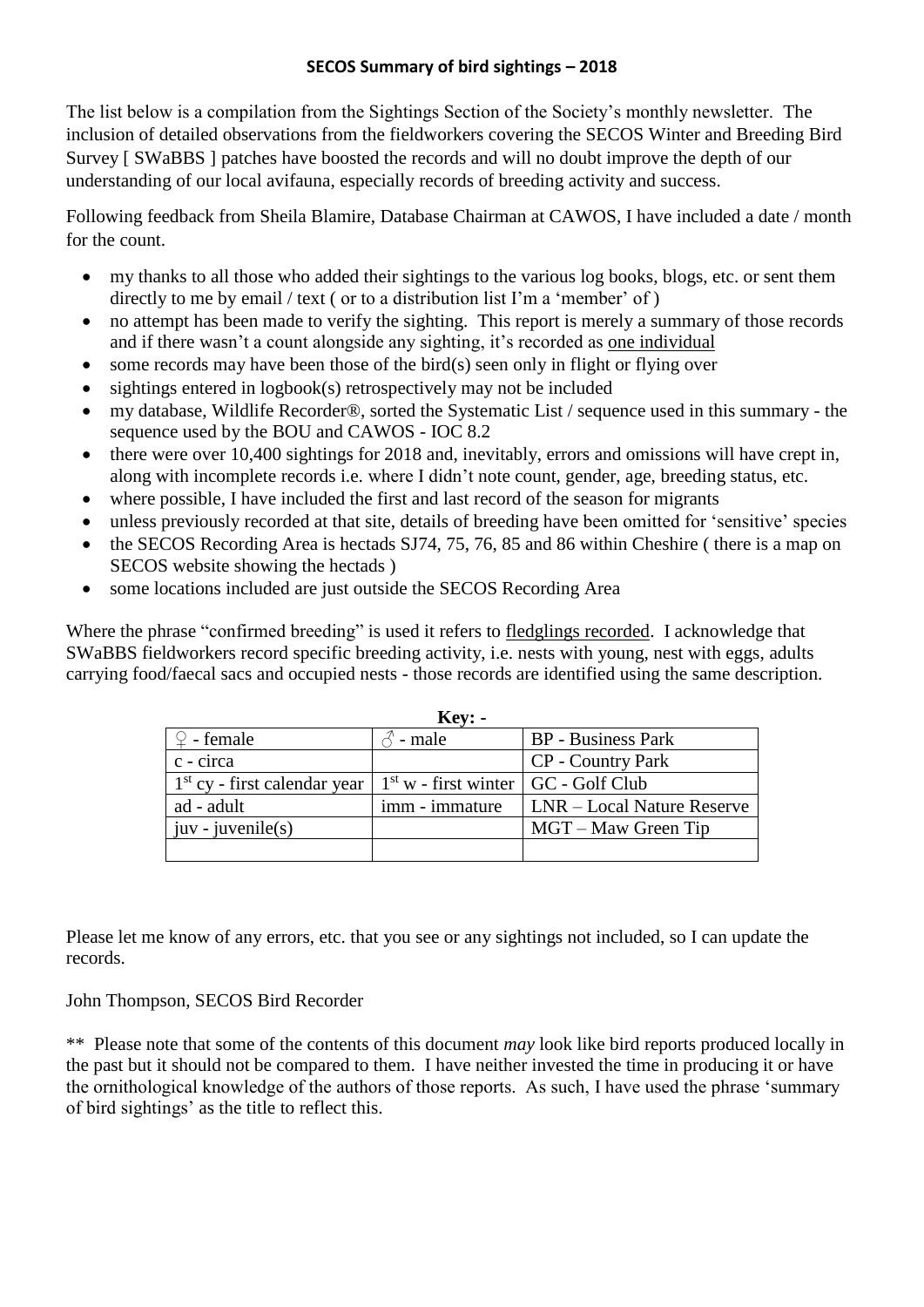# **Review of the Year**

**January** over-wintering Hawfinch at Astbury Mere CP stayed until April; a Kittiwake was seen at Brereton Heath LNR; Yellow-browed Warbler reported in Congleton Park; Long-eared Owls winter roost on Maw Green Tip; Cetti's Warbler now holding a permanent territory on Maw Green Tip; an overwintering Smew was at Rode Pool until March; a Green-winged Teal was at Sandbach Flashes but didn't linger. Also seen in that area were a Little Gull, a Kumlien's Gull and a Caspian Gull; Willow Tit holding territory at White Moss Quarry, Alsager ( now a housing estate! ); Marsh Tit recorded at Wybunbury Moss ( a former stronghold ); Dippers continue to hold territories in the east of our Recording Area, favouring the fast-flowing, cold waters coming off the Staffordshire Moors

**February** Whooper Swan seen over The Flashes, also noted there were a female Marsh Harrier and a Kumlien's Gull

**March** a Smew was seen at Astbury Mere CP ( possibly the one from Rode Pool ); a Short-eared Owl was recorded at Astbury Mere CP & Brereton

**April** we introduced our very own survey, SWaBBS, this month. It is likely to increase the penetration of the records:

a Great Northern Diver was reported flying over Alsager; an Arctic Tern was at Astbury Mere CP; a Ring Ouzel was seen to fly over The Cloud; an Osprey was seen occasionally at Doddington Pool; a Kumlien's Gull was at The Flashes; a Greenland Wheatear was seen on Maw Green Tip ( also next month ); a Grasshopper Warbler was at Middlewich Lime Beds

**May** a Wood Warbler seen singing, one day, at The Cloud; Glossy Ibis seen at The Flashes; Cuckoos recorded at Gorsty, Lawton, Swettenham & Wybunbury

**June** a Bar-tailed Godwit was seen regularly at The Flashes. Also noted there was a Wood Sandpiper; a Little Gull and an Arctic Tern

**July** Crossbill seen at The Cloud; a White Stork was seen in Congleton; a Lesser Spotted Woodpecker was seen at Martin's Moss

**August** Avocet were seen flying around at Doddington Pool but didn't settle. A Wood Sandpiper seen at The Flashes. Also reported there was a Curlew Sandpipe and an Osprey; Mike and Andy Warner found a Black Redstart at Lea Forge – just rewards for working the patch regularly; a Willow Tit was seen on the Salt Line, Alsager

**September** Scoters and a Black Tern were found at Astbury Mere CP; Osprey at The Flashes, also a Mediterranean Gull and an Arctic Tern

**October** a Black Tern was at The Flashes; a Ring-necked Parakeet was seen at Holmes Chapel; Long-eared Owl back on the winter roost on Maw Green Tip; a Lesser Spotted Woodpecker was seen at Rode Pool

**November** the first of the returning Hawfinch were back at Astbury Mere CP; Brambling seen in Congleton Park and a Red Kite was seen over Wybunbury

**December** an immature Whooper Swan was ringed and released onto the canal at Middlewich. It stayed until March the following year; a 'returning' Smew was seen at Rode Pool, possibly the same bird was seen at Redesmere; a Hen Harrier was seen on two consecutive days in the Wallhill / Brownlow area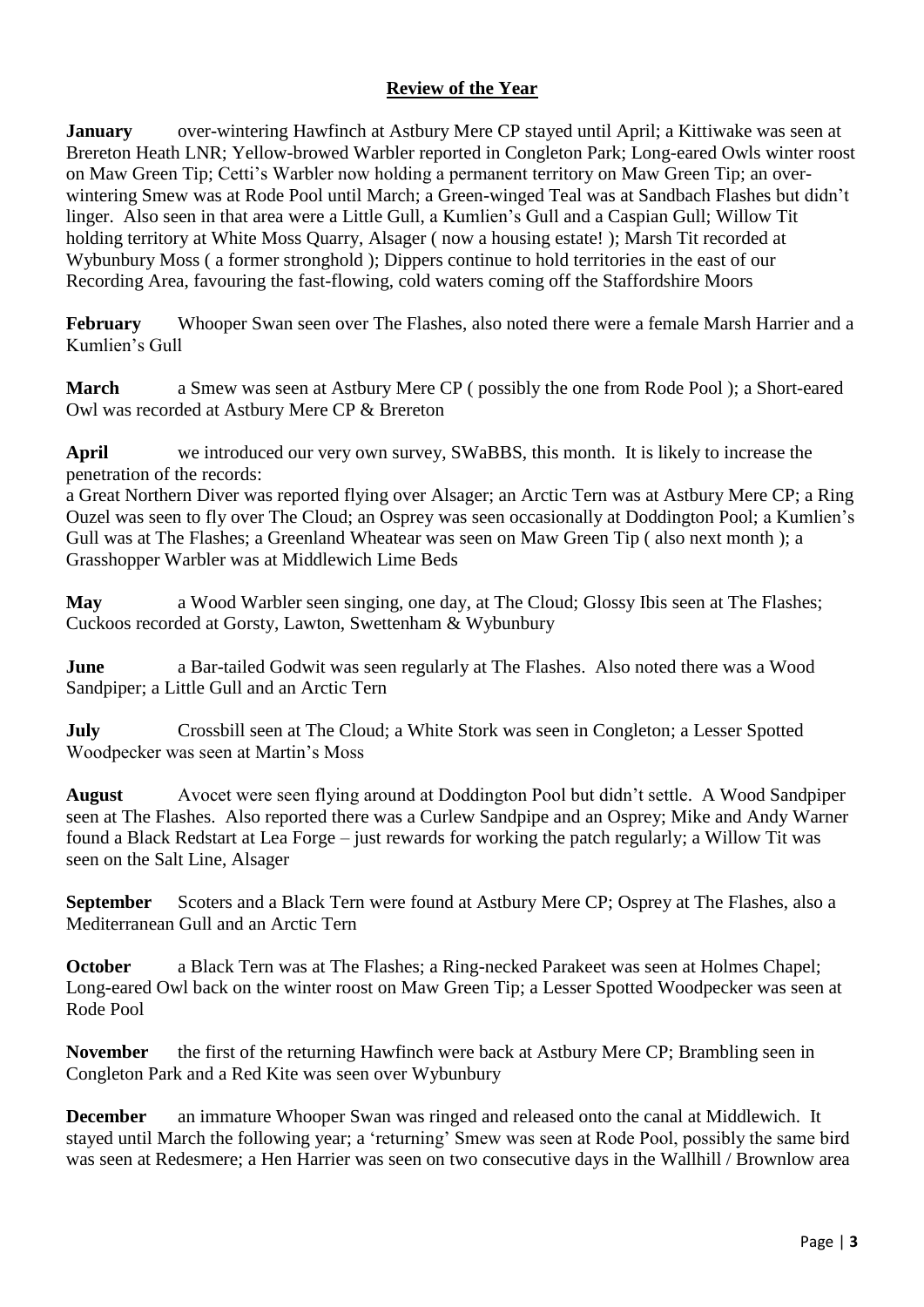## **Systematic List**

## **Ducks; Geese and Swans (Anatidae)**

**Canada Goose** recorded in every month throughout the Recording Area and seen at all the larger water bodies Highest count of 780 at Doddington ( Sept ) Fledglings seen at Arclid SQ, Doddington, Rode Pool, Sandbach Flashes, Wheelock Heath and Wybunbury Fishing Lake

**Barnacle Goose** [ considered by the 'purists' as Escaped or Feral ] A single bird at Sandbach Flashes ( Mar, Jul & Aug ) and Queen's Park, Crewe [ ringed ] ( Nov )

**Greylag Goose** recorded in every month and seen at some of the larger water bodies Highest count of 412 at Doddington ( Sept ) Fledglings seen at Borrow Pit Meadows, Doddington, Meremoor Moss, Rode Pool & Wybunbury Fishing Lake

**Pink-footed Goose** recorded during all months apart from Mar-Aug Seen at Arclid, Astbury Mere CP, Congleton, Crewe, Doddington, Elworth, Holmes Chapel, Meremoor Moss and Sandbach Flashes Highest count of 150 flying over Astbury Mere ( Dec ) - many records are flyovers but seen in low numbers on the ground or swimming

**Black Swan** [ considered as Escaped or Feral ] One was recorded at Astbury Mere CP ( Oct ) and Lawton Lake ( Mar )

**Mute Swan** recorded in every month and seen at all the larger water bodies Highest count of 81 at Newsbank Pool ( May ) Fledglings seen at Meremoor Moss & Sandbach Flashes

**Whooper Swan** 3 recorded flying over Sandbach Flashes ( Feb ); not recorded again until Oct when recorded at or flying over Astbury Mere CP ( Nov ), Doddington ( Dec ), Sandbach ( Oct ) or Sandbach Flashes ( Oct-Dec ) Highest count of 6 at Sandbach Flashes ( Nov & Dec )

**Egyptian Goose** [ considered as Escaped or Feral ] 2 birds recorded at Doddington ( Apr & Jun )

**Shelduck** recorded in every month Seen at Arclid SQ, Astbury Mere CP, Doddington, Sandbach Flashes and Rode Pool Highest count of 84 at Sandbach Flashes ( Mar ) Fledglings seen at Arclid SQ & Sandbach Flashes

**Muscovy Duck** [ considered as Escaped or Feral ] 2 recorded at Doddington ( Nov )

**Mandarin Duck** recorded during all months apart from July Seen at Arclid SQ, Doddington, Lawton Lake, Rode Pool, Sandbach Flashes and Swettenham/Holmes Chapel [ Dane Valley ] Highest count of 42 at Lawton Lake ( Nov ) Ducklings seen at Rode Pool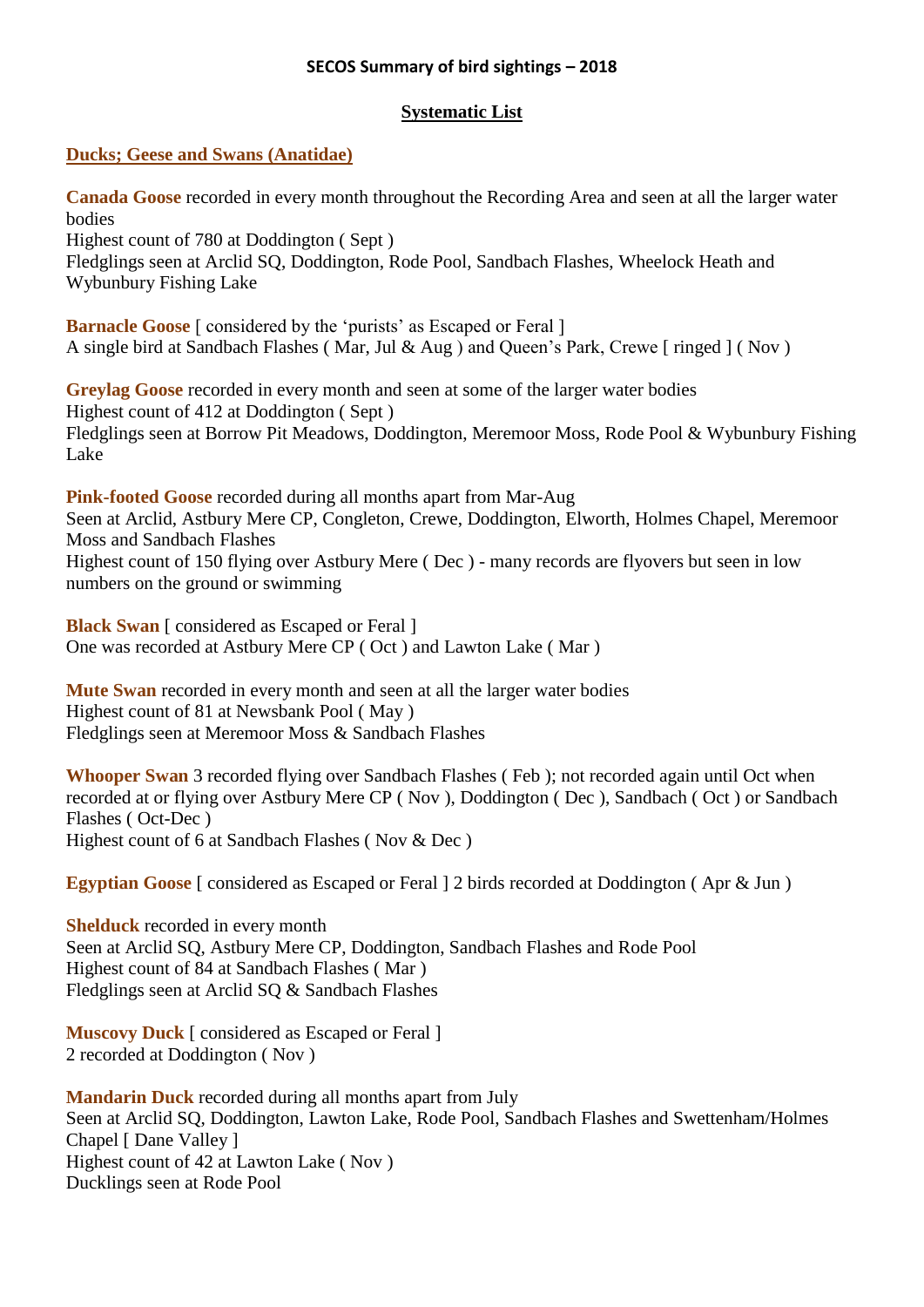**Ringed Teal (Callonetta leucophrys**) [ considered as Escaped or Feral ] Seen at Sandbach Flashes ( May )

**Garganey** recorded at Bagmere ( May ) and Sandbach Flashes ( Jun-Aug )

**Shoveler** recorded during all months Seen at Arclid SQ, Astbury Mere CP, Doddington, Lawton Lake, Rode Pool and Sandbach Flashes Highest count of 76 at Doddington ( Dec )

**Gadwall** recorded in all months Seen at Astbury Mere CP, Doddington and Sandbach Flashes Highest count of 10 at Sandbach Flashes ( Apr, Jun & Sept ) Confirmed breeding at Sandbach Flashes

**Wigeon** recorded during all months apart from Aug Seen at Astbury Mere CP, Doddington, Lawton Lake, Rode Pool and Sandbach Flashes Highest count of 790 at Sandbach Flashes ( Mar )

**Chiloe Wigeon (Mareca sibilatrix)** [ considered as Escaped or Feral ] Recorded at Brereton Heath LNR ( Feb-Apr )

**Mallard** very common Highest count of 700 at Doddington ( Sept )

**Pintail** recorded during all months apart from May-Jul and only recorded at Sandbach Flashes Highest count of 7 at Sandbach Flashes ( Dec )

**Teal** recorded in every month Seen at Arclid SQ, Astbury Mere CP, Doddington, Meremoor Moss, Rode Pool and Sandbach Flashes Highest count of 255 at Sandbach Flashes ( Jan )

Green-winged Teal (Anas carolinensis) CAWOS rarity;  $\circled{c}$  recorded at Sandbach Flashes (29<sup>th</sup> Jan)

**Pochard** recorded during all months apart from May and preferring deep water Seen at Arclid SQ, Astbury Mere CP, Brereton Heath LNR, Doddington, Rode Pool and Sandbach Flashes Highest count of 47 at Doddington ( Feb )

**Aythya hybrid Tufted x Pochard** seen at Astbury Mere CP ( Jan )

**Tufted Duck** recorded in every month and seen at Arclid SQ, Astbury Mere CP, Borrow Pit Meadows, Doddington, Lawton Lake, Rode Pool, Sandbach Flashes and Wybunbury Fishing Lake Highest count of 167 at Doddington ( Mar ) Confirmed breeding at Doddington & Sandbach Flashes

**Scaup (Aythya marila)** 5 [ 2  $\Omega$ , 3 $\delta$  ] recorded at Astbury Mere CP (Mar) and 1 [ 1<sup>st</sup> W $\delta$  ] at Sandbach Flashes ( Feb )

**Common Scoter** 2 [ adult  $\delta$  ] recorded at Astbury Mere CP ( Sept )

**Goldeneye** recorded during Jan-Apr & Oct-Dec Seen at Astbury Mere CP, Doddington, Lawton Lake and Sandbach Flashes Highest count of 26 at Doddington ( Mar ) - seen displaying there ( Jan )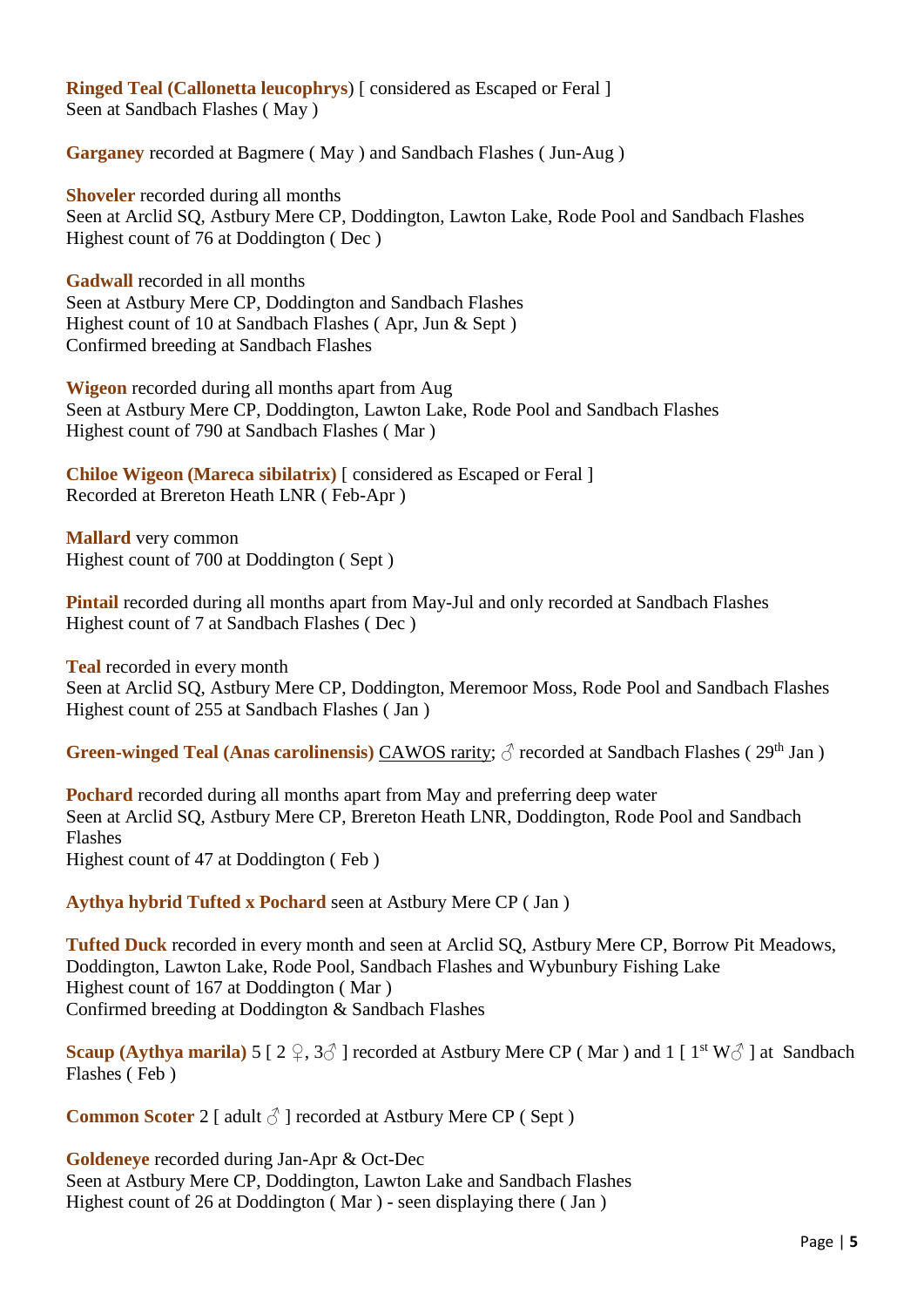**Smew** 2 recorded at Astbury Mere CP ( Mar ) and at Rode Pool 1 ( Jan-Mar ) & 2 ( Dec )

**Goosander** recorded in every month except Jun Seen at Arclid SQ, Astbury Mere CP, Congleton, Day Green, Lawton Lake, Queens Park ( Crewe ), Rode Pool and Sandbach Flashes Highest count of 23 at Lawton Lake ( Jan ) Juveniles seen at Congleton Park / R Dane in Jul

**Ruddy Duck**  $\Omega$  was photographed at Doddington 12<sup>th</sup> Jan

## **Pheasants and allies (Phasianidae)**

**Red Grouse (Lagopus lagopus)** recorded at Danebower

**Red-legged Partridge** locally, usually, the only sightings where bred and released for shooting. Recorded in Feb-Apr & Oct-Dec Seen at Checkley Lane, Doddington, Roe Park, Sandbach Flashes and Swettenham Highest count of 28 at Doddington ( Dec )

**Pheasant** common locally, recorded in every month of the year Highest count of 42 at Doddington ( Dec )

Great Northern Diver (Gavia immer) a report of one over an Alsager garden (12<sup>th</sup> Apr)

# **Grebes (Podicipedidae)**

Little Grebe recorded in every month Seen at Arclid SQ, Astbury Mere CP, Brereton Heath LNR, Doddington, Lawton Lake, Meremoor Moss, Rode Pool and Sandbach Flashes Highest count of 12 at Lawton Lake ( Dec ) Confirmed breeding at Doddington

**Great Crested Grebe** recorded in every month Seen at Arclid SQ, Astbury Mere CP, Doddington, Rode Pool, Sandbach Flashes, Wheelock Heath and Wybunbury Fishing Lake Highest count of 40 at Doddington ( Aug ) Confirmed breeding at Arclid SQ, Astbury Mere CP, Doddington, Rode Pool and Sandbach Flashes

**White Stork (Ciconia ciconia) CAWOS** rarity reports of 1 at Congleton (12<sup>th</sup> July)

Glossy Ibis (Plegadis falcinellus) CAWOS rarity 1 briefly at Sandbach Flashes (7<sup>th</sup> May)

## **Herons; Bitterns (Ardeidae)**

**Grey Heron** common locally and recorded in every month Confirmed breeding at Doddington (11 nests), North Rode ( 3 nests ) & Rode Pool ( 56 nests )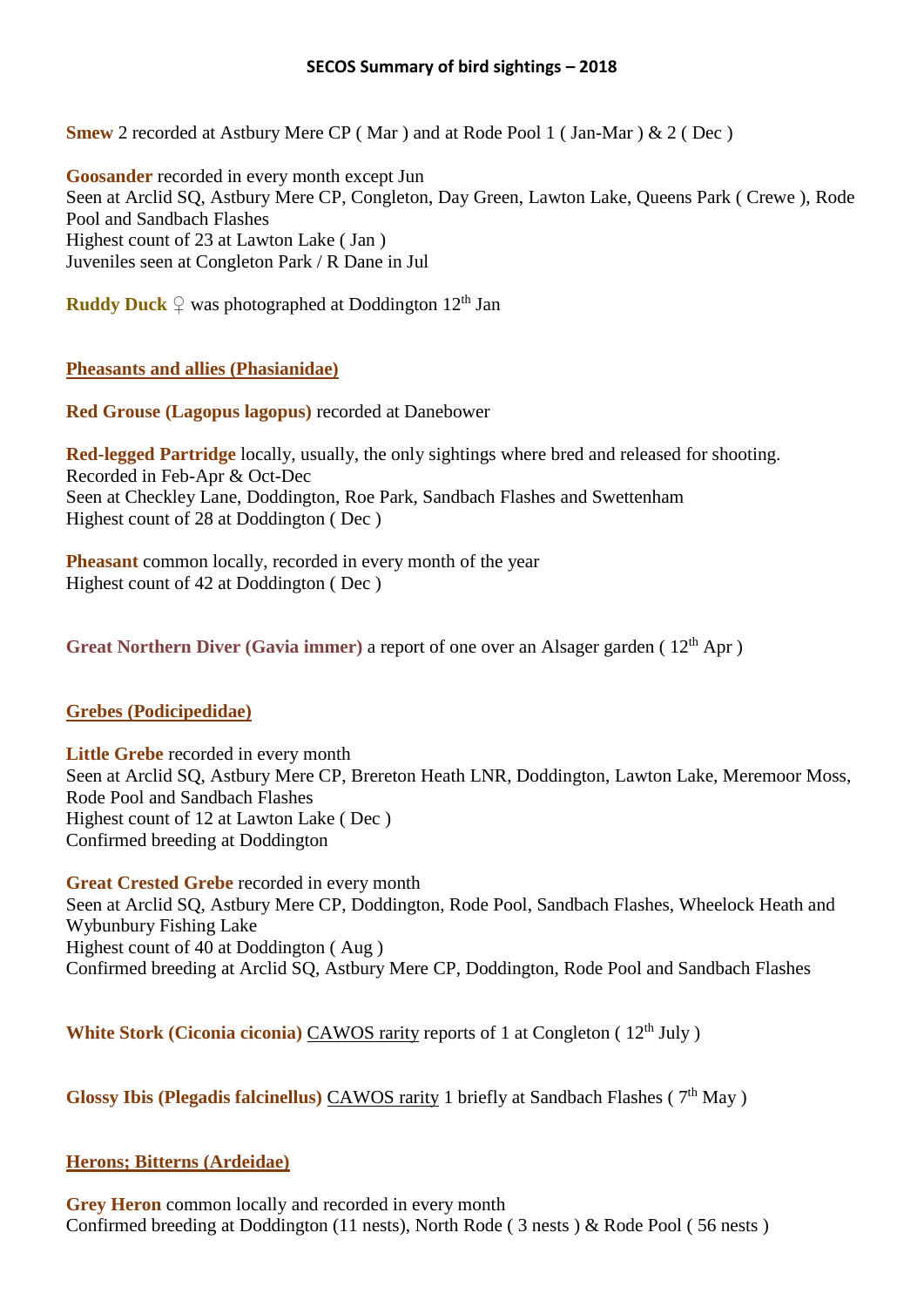**Great White Egret CAWOS** rarity (away from the coast); recorded during the months of Jan-Apr; Aug & Oct-Dec Seen at Doddington, Redesmere, Rode Pool and Sandbach Flashes Highest count of 2 at Rode Pool ( Dec ) and Sandbach Flashes ( Jan-Mar )

Little Egret recorded in every month Seen at Astbury Mere CP, Doddington, Meremoor Moss, Redesmere, Rode Pool and Sandbach Flashes Highest count of 7 at Rode Pool ( Mar & Apr )

## **Cormorant (Phalacrocorax carbo)** recorded in every month

Seen at Arclid SQ, Astbury Mere CP, Doddington, Meremoor Moss, Rode Pool, Sandbach Flashes and Wybunbury Fishing Lake plus 'flyovers' at The Cloud and Mooresbarrow Highest count of 85 at Doddington ( Nov )

**Osprey (Pandion haliaetus) \*\*\* a Schedule One bird** recorded at Doddington Apr & Sept and Sandbach Flashes Aug & Sept

# **Kites; Hawks and Eagles (Accipitridae)**

**Sparrowhawk** common locally; recorded in every month

Seen at Arclid SQ, Astbury Mere CP, Barthomley, Borrow Pit Meadows, Checkley Lane, Doddington, Elworth, Lea Forge, Macon Meadows, Meremoor Moss, Quakers Coppice, Queen's Park ( Crewe ), Rode Pool, Roe Park, Sandbach Flashes, Swettenham, Wheelock/Malkin's Bank, Wybunbury Fishing Lake and Wybunbury Moss

Highest count of 3 at Astbury Mere CP ( Sept )

Seen displaying at Macon Meadows, Rode Pool and Sandbach Flashes

**Marsh Harrier** ♀ recorded at Sandbach Flashes (2<sup>nd</sup> Feb)

**Hen Harrier** 1 recorded south of Congleton ( $17<sup>th</sup> \& 18<sup>th</sup>$  Dec)

**Red Kite** recorded in all months apart from Jan, Oct or Dec

Seen at Bosley, Brereton Heath LNR, The Cloud, Congleton, Cranage, Crewe, Doddington, Lea Forge, Rode Pool, Sandbach Flashes, Scholar Green, Shavington, Warmingham, Wildboarclough and Wybunbury Moss

Highest count of 2 at Doddington, Sandbach Flashes ( Jun ) & The Cloud ( Aug )

**Buzzard** common locally, recorded in every month

Highest count of 13 at Sandbach Flashes ( May ) Displaying birds seen at Astbury Mere CP, Doddington, Meremoor Moss and Quakers Coppice Confirmed breeding at only three sites: Arclid SQ, Brereton Heath LNR and Roe Park

## **Rails; Crakes and Coots (Rallidae)**

Water Rail this cryptic, secretive bird is difficult to see at the best of times, but even more so during their breeding season; recorded at Basford, Checkley, Doddington, Macon Meadows, Meremoor Moss, Rode Pool and Sandbach Flashes

Highest count of 4 at Sandbach Flashes (Tetton Lane) (Jul) where confirmed breeding - 2 adults  $\& 2$ juvs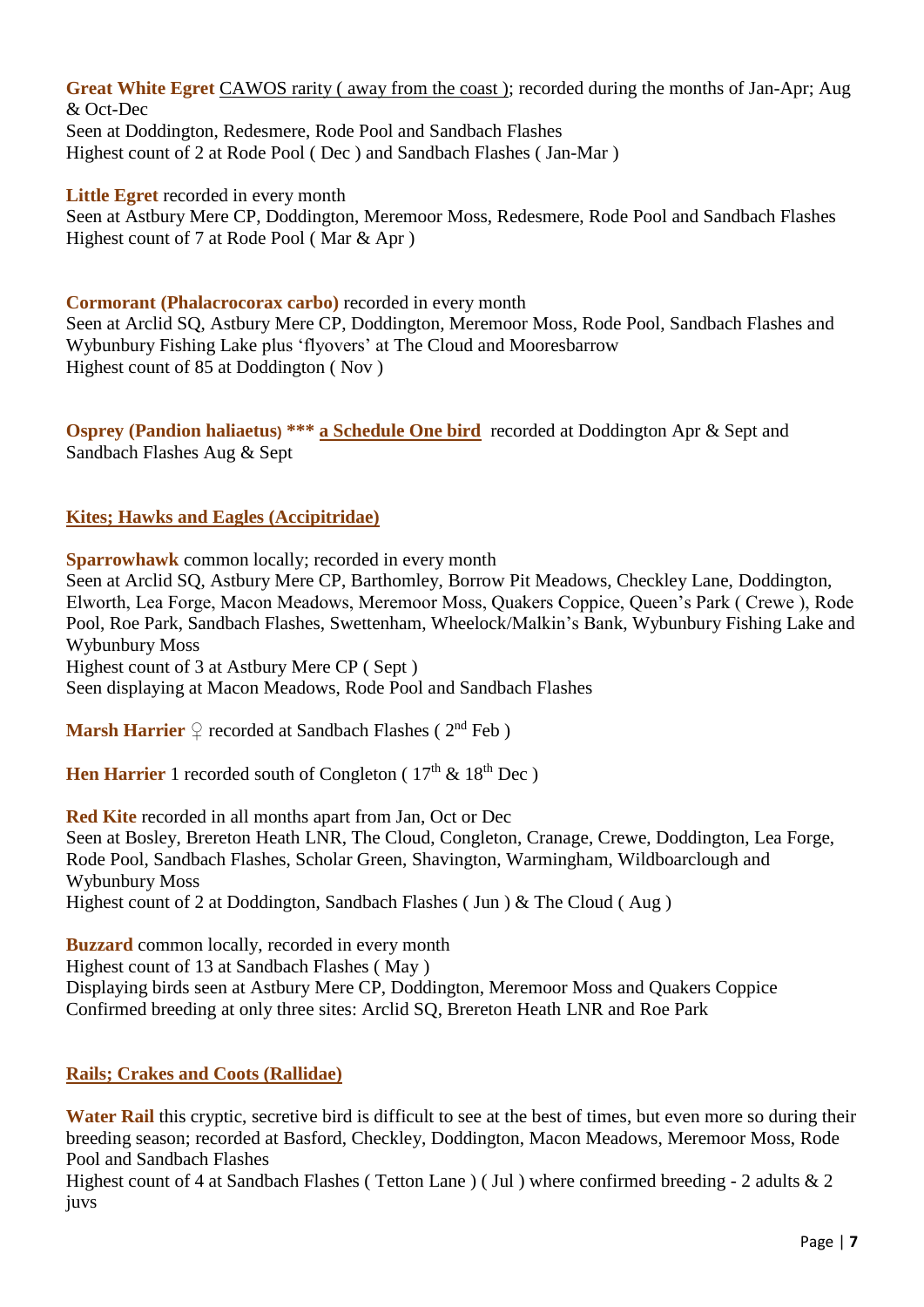**Moorhen** common locally, recorded in every month Highest count of 21 at Sandbach Flashes ( Feb ) Confirmed breeding at Crewe BP, Crewe GC, Doddington, Lawton Lake, Macon Meadows, Meremoor Moss, Quakers Coppice, Rode Pool, Sandbach Flashes, Wheelock Moss and Wybunbury Fishing Lake

**Coot** common locally, recorded in every month Highest count of 464 at Doddington ( Aug ) Confirmed breeding at Arclid SQ, Astbury Mere CP, Doddington, Rode Pool, Sandbach Flashes and Wybunbury Fishing Lake

**Oystercatcher (Haematopus ostralegus)** common locally; recorded between Feb-Aug Seen at Arclid SQ, Astbury Mere CP, Barthomley, Doddington, Lea Forge, Meremoor Moss, Rode Pool, Lawton Heath and Wybunbury Fishing Lake Highest count of 8 at Doddington ( Mar & Apr ) and Sandbach Flashes ( Apr ) Confirmed breeding at Arclid SQ and Doddington

#### **Avocet (Recurvirostra avosetta)**

17 recorded (in flight) at Doddington - 3rd Aug

## **Plovers (Charadriidae)**

**Lapwing** common locally, recorded in every month Highest count of 550 at Doddington ( Nov ) Birds displaying at Lea Forge, Meremoor Moss, Sandbach Flashes, Sparbent and Wheelock Heath Juv seen at Lea Forge and Sandbach Flashes

**Golden Plover** recorded at Danebower ( Apr & May ), Doddington ( Sept ) and Sandbach Flashes ( Jan-Mar & Nov )

**Ringed Plover** singles [ unless noted otherwise ] recorded at Albion Lock ( Mar ), Doddington ( May ) and Sandbach Flashes ( Apr, May [2], Jul [2] & Aug )

#### **Little Ringed Plover**

Seen at Albion Lock ( Mar & May ), Arclid SQ ( Apr ), Doddington ( Jun & Aug ), Lea Forge ( May & Jun ), Middlewich Lime Beds ( Apr ) and Sandbach Flashes ( Mar-Aug ) Highest count of 9 at Sandbach Flashes ( Jun ) Bird(s) displaying at Sandbach Flashes Juv seen at Arclid SQ

#### **Sandpipers; Snipes (Scolopacidae)**

**Whimbrel** recorded at Sandbach Flashes (Apr, May, Jul [4 ] & Dec)

**Curlew** recorded in every month of the year Seen at Astbury Mere CP, Doddington and Sandbach Flashes Highest count of 47 at Sandbach Flashes ( Jan )

Bar-tailed Godwit (Limosa lapponica) 1 recorded at Sandbach Flashes (1<sup>st</sup> - 6<sup>th</sup> Jun)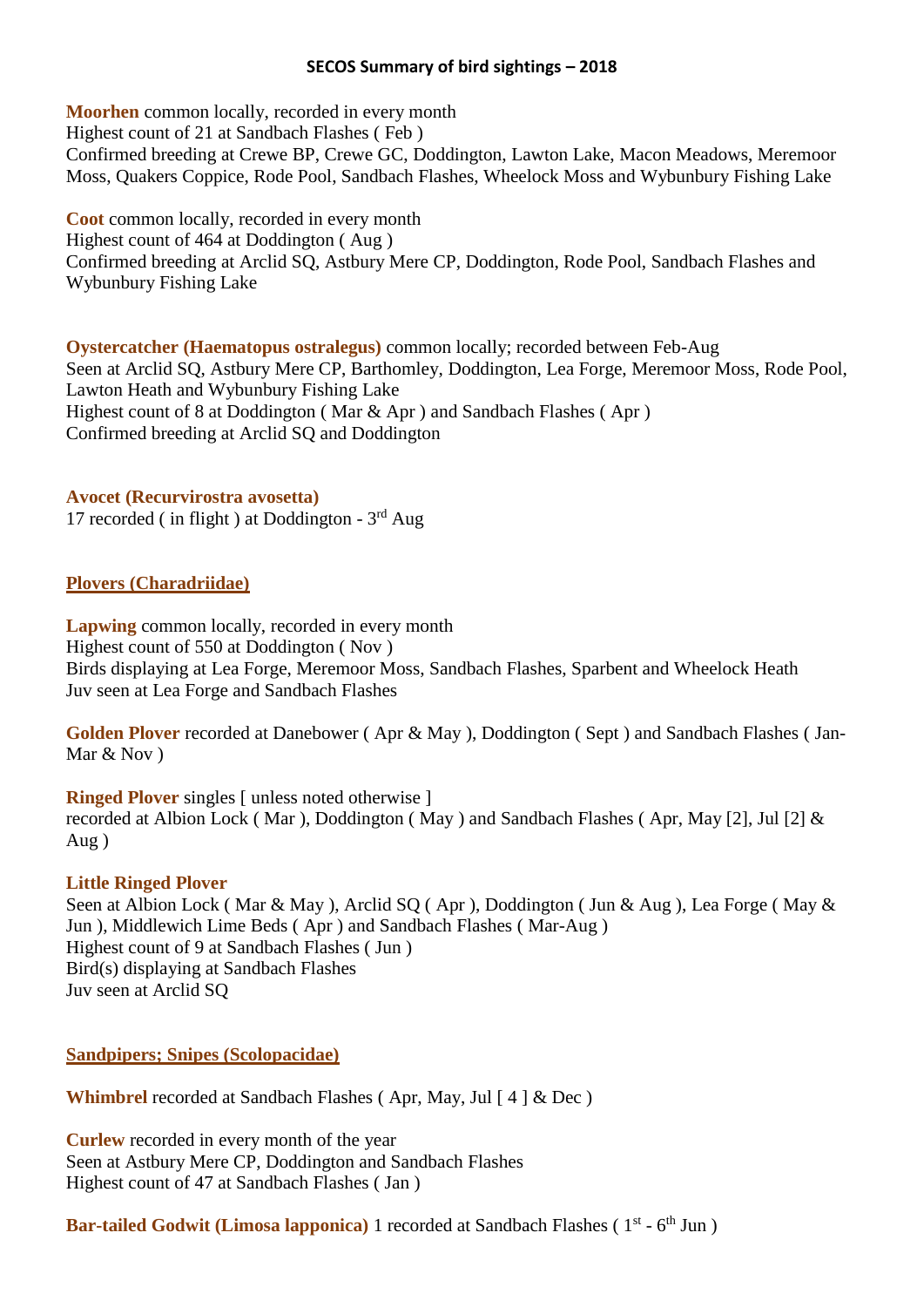## **Black-tailed Godwit** recorded in every month except May

Only seen at Sandbach Flashes except for 11 at Doddington on the same day as they had 17 Avocet there!  $(3<sup>rd</sup> Aug)$ Highest count of 94 ( Apr )

**Ruff** recorded in every month except between May, Jun, Jul & Oct Only seen at Sandbach Flashes Highest count of 3 ( Jan, Feb & Apr )

## **Curlew Sandpiper (Calidris ferruginea)** 2 reported at Sandbach Flashes ( 9 th Aug )

#### **Dunlin**

Seen at Astbury Mere CP ( Mar & Nov ), Doddington ( Jun ) and Sandbach Flashes ( Mar-May, Jul, Aug, Oct-Nov ) Highest count of 6 at Sandbach Flashes ( Mar )

**Woodcock** recorded Jan-Mar & Nov-Dec

Seen at Arclid SQ ( Dec ), Astbury Mere CP ( Dec ), Davenport ( Mar ), Lawton Woods ( Jan, Mar & Nov ), Middlewich Lime Beds ( Jan & Mar ), Little Moreton Hall ( Dec ), Rode Pool ( Feb ), Sandbach Flashes ( Jan-Mar, Nov-Dec ) and Shavington ( Dec ) Highest count of 11 at Sandbach Flashes ( Jan )

#### **Jack Snipe**

Seen at Doddington: a 'long-stayer' (29<sup>th</sup> Oct - 22<sup>nd</sup> Nov), Middlewich Lime Beds (Mar) and Sandbach Flashes ( Mar & Oct ) Highest count of 2 at Sandbach Flashes ( Mar & Oct )

**Snipe** recorded in every month except May & Jun

Seen at Astbury Mere CP ( Mar & Sept ), Bradwall ( Jan ), Doddington ( Feb-Mar, Sept-Dec ), Lawton Woods ( Feb-Mar ), Macon Meadows ( Feb-Apr & Dec ), Merelake Way ( Dec ), Meremoor Moss ( Sep ), Middlewich Lime Beds ( Mar ), Rode Pool ( Jan-Mar ), Sandbach Flashes ( Jan-Apr & Jul-Dec ), Wybunbury Moss ( Oct ) Highest count of 65 at Sandbach Flashes ( Feb )

**Common Sandpiper** recorded between Apr & Oct Seen at Arclid SQ (Apr-Jul), Astbury Mere CP (Apr, Jul-Aug & Oct), Doddington (Apr-Aug), Lawton Lake ( May ), Lea Forge ( May ) and Sandbach Flashes ( Apr-Sep ) Highest count of 6 at Sandbach Flashes ( Jul )

**Green Sandpiper** recorded in every month except Jan, Feb & May Seen at Barthomley ( Feb ), Doddington ( Aug ), Lawton Lake ( Dec ), Meremoor Moss ( Jan-Feb & Dec ), Middlewich Lime Beds ( Jan, Mar-Apr, Sep-Dec ) and Sandbach Flashes ( Apr, Jun-Nov ) Highest count of 9 at Sandbach Flashes ( Jul )

**Redshank** recorded in every month except Aug & Sep but sightings only from Sandbach Flashes Highest count of 5 ( Jan-Mar )

**Wood Sandpiper** recorded at Sandbach Flashes 25<sup>th</sup> Jun & 11<sup>th</sup> Aug

**Greenshank** recorded between Jul-Sep Seen at Astbury Mere CP (Aug) and Sandbach Flashes ( $10^{th}$  Jul,  $9^{th}$  &  $24^{th}$  Sep) Highest count of 3 at Sandbach Flashes (Sep – flyover on a visible migration watch)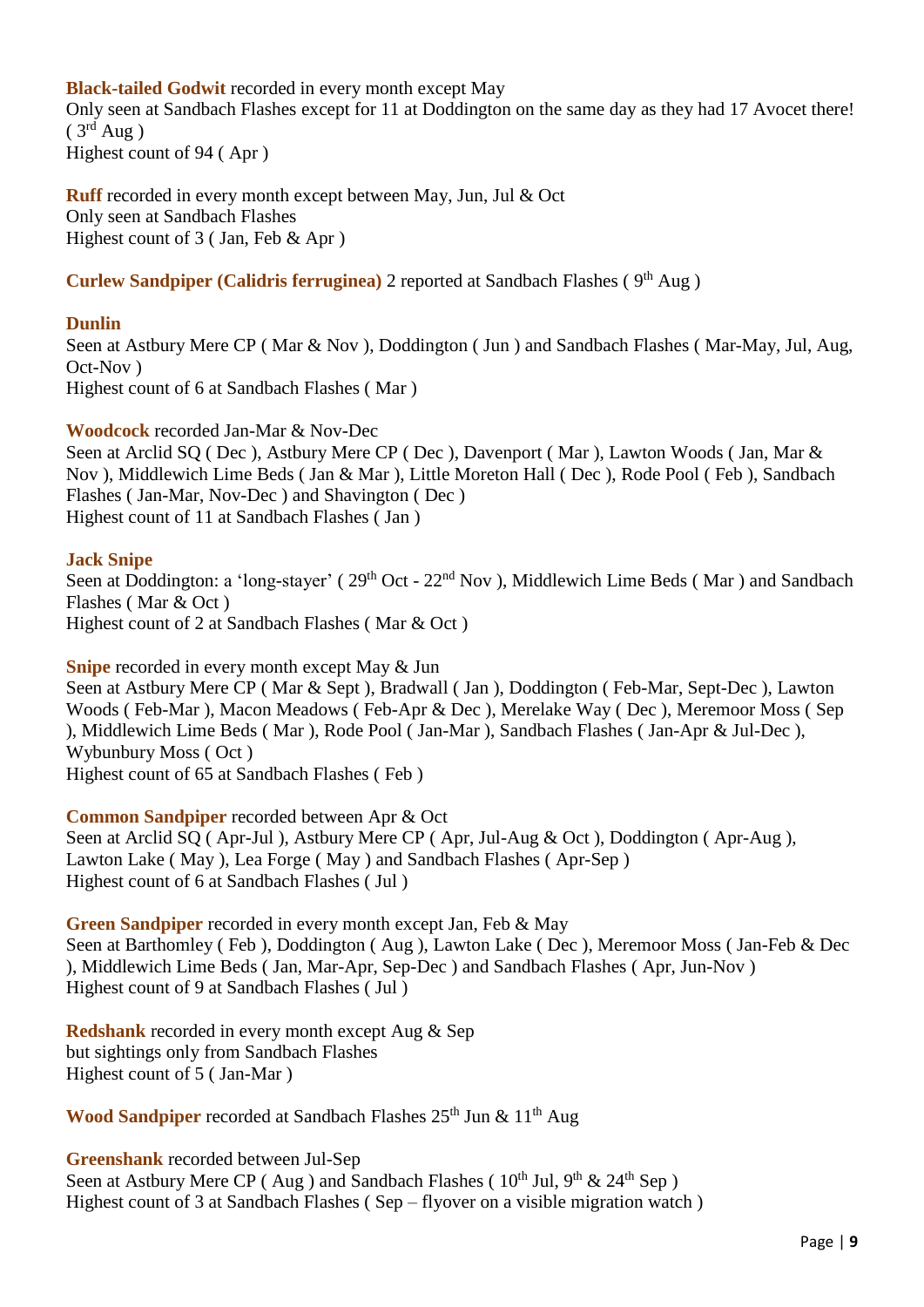## **Kittiwake (Rissa tridactyla)** recorded at Brereton Heath LNR 26<sup>th</sup> Jan

## **Gulls; Terns and Skimmers (Laridae)**

**Black-headed Gull** common locally, recorded in every month Highest count of 6000 at Doddington ( Jan ) Juv seen at Sandbach Flashes

**Little Gull (Hydrocoloeus minutus)**  Singles seen at Sandbach Flashes ( Jan & Jun )

#### **Mediterranean Gull**

Seen at Astbury Mere CP ( Oct ) and Sandbach Flashes ( Mar, Jul & Sept ) Highest count of 4 at Sandbach Flashes ( Mar )

**Common Gull** recorded in every month except Jun & Sep Seen at Arclid SQ, Astbury Mere CP, Doddington, Queens Park ( Crewe ) and Sandbach Flashes Highest count of c50 at Doddington ( Jan )

**Great Black-backed Gull** common locally, only recorded in Jan, Jul, Sep & Dec Seen at Arclid SQ ( Dec ), Astbury Mere CP ( Jan ), Doddington ( Jan ) and Sandbach Flashes ( Jan, Jul, Sep & Dec ) Highest count of 4 at Astbury Mere CP ( Jan )

#### **Glaucous Gull**

Seen at Sandbach Flashes Jan-Apr Highest count of 6 at Sandbach Flashes ( Feb ) Ages noted – various

#### **Iceland Gull**

Seen at Sandbach Flashes Jan-Apr & Dec Highest count of 5 at Sandbach Flashes ( Feb ) Ages noted – various

**Herring Gull** common locally, recorded in every month Highest count of c300 at Doddington ( Jan ) breeds on Crewe Industrial Estate with c.8 nests

**Caspian Gull**  Seen at Sandbach Flashes  $4^{\text{th}}$  Jan ( $1^{\text{st}}$  w)

#### **Yellow-legged Gull**

Seen at Arclid SQ ( Apr & Dec ), Astbury Mere CP ( Oct ), Rode Pool ( Aug-Sep ) and Sandbach Flashes  $( Jan-Mar ) & ( May-Nov )$ Highest count of 3 at Arclid SQ ( Jul ) and Sandbach Flashes ( Feb & Jul )

**Lesser Black-backed Gull** common locally, recorded in every month Breeds on Crewe Industrial Estate Highest count of c4000 at Doddington ( Jan ) & Sandbach Flashes ( Feb )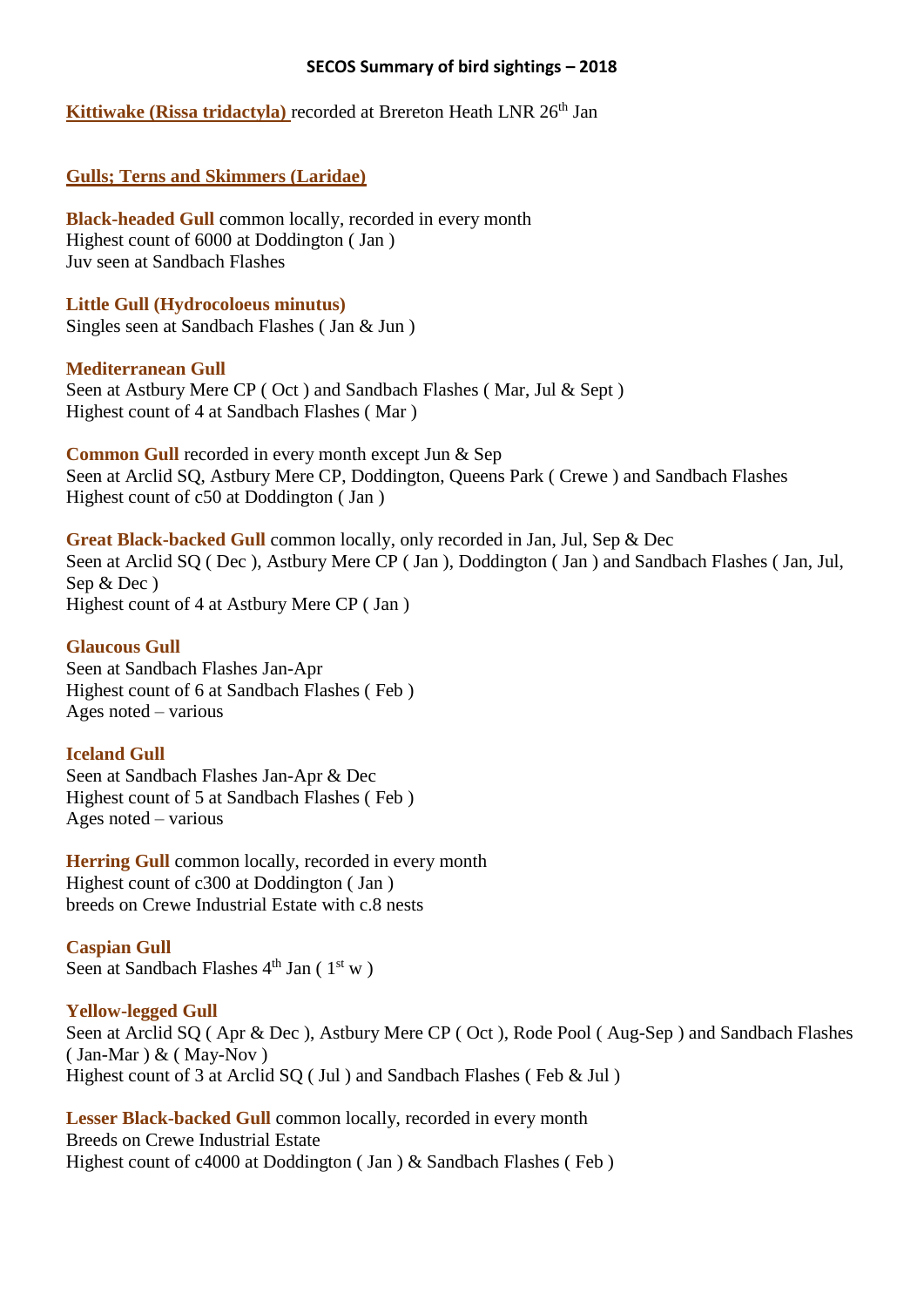#### **Common Tern**

Seen at Astbury Mere CP ( Apr & Aug ), Doddington ( Apr, Jun & Sep ), Sandbach Flashes ( Apr - Jul ) First report -  $14<sup>th</sup>$  Apr; last report  $18<sup>th</sup>$  Sep ( both at Doddington ) Highest count of 4 at Astbury Mere CP ( Aug ) & Doddington ( Jul ) Confirmed breeding at Sandbach Flashes with a juv also recorded at Doddington

**Arctic Tern**  Singles seen at Astbury Mere CP (Apr), Sandbach Flashes (Jun & Sep [ juv ])

**Black Tern**  Singles seen at Astbury Mere CP ( Sep ) & Sandbach Flashes ( Oct )

#### **Pigeons; Doves (Columbidae)**

**Rock Dove (Feral Pigeon)** common locally, recorded in every month except Feb White Dove recorded at Swettenham during SWaBBS

**Stock Dove** fairly common locally, recorded in every month Highest count of 102 at Sandbach Flashes ( Nov ) Confirmed breeding at Merelake Way, Quakers Coppice and Rode Pool

**Woodpigeon** common locally, recorded in every month Highest count of 200 at Rode Pool ( Mar ), during a visible migration watch ( VisMig ) on MGT the observer had c1200 pass over in Oct Confirmed breeding at Merelake Way

**Collared Dove** common locally, recorded in every month except Oct & Nov Highest count of 4 at Doddington ( Jun )

#### **Cuckoo (Cuculus canorus)**

4 records in first half of May ( 2 during SWaBBS ) at Border Fisheries ( Gorsty ), Lawton Woods, Swettenham and Wybunbury Moss

**Barn Owl (Tyto alba) \*\*\* a Schedule One bird** recorded in every month except Apr 21 records from 16 different locations – Alsager, Bathvale, Bridgemere, south of Congleton, Crewe, Doddington, Haslington, Hassall, Holmes Chapel, Oakhanger, Sandbach Flashes, Scholar Green and Wheelock

Juv(s) seen at Sandbach Flashes in Jul

#### **Owls (Strigidae)**

**Tawny Owl** recorded in every month except Apr Over 30 records from 17 locations - recorded at Alsager, Astbury Mere CP, Borrow Pit Meadows, Brereton Heath LNR, Bridgemere, Congleton, Doddington, Joey the Swan, Lawton Woods, Merelake Way, Rode Pool, Sandbach Flashes, Scholar Green and Wybunbury Highest count of 3 at Sandbach Flashes ( Jan ) and Congleton ( Oct ) Bird(s) displaying at Merelake Way Confirmed breeding at Joey the Swan, Wistaston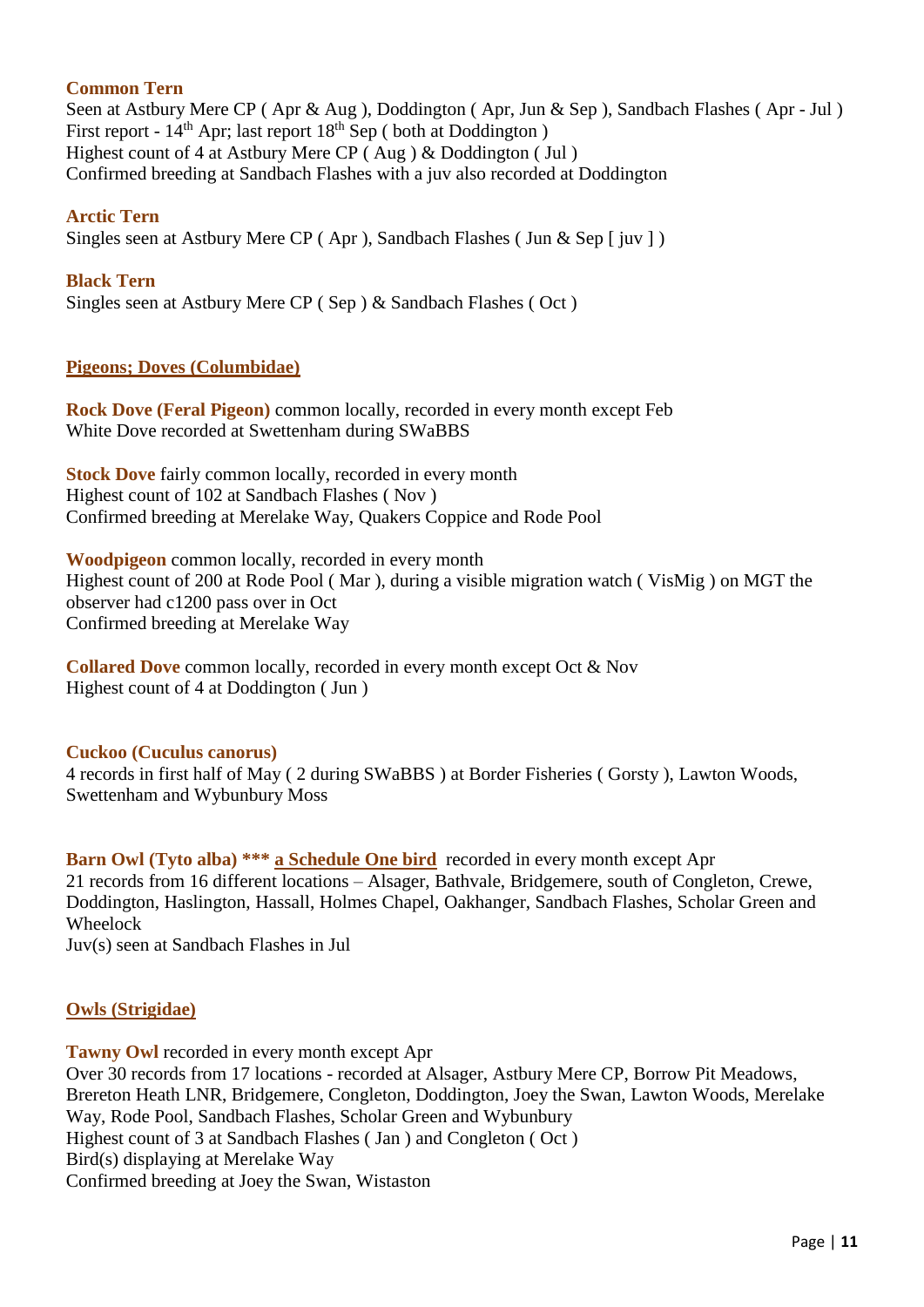**Little Owl** 16 records from 4 locations - recorded in every month except Mar, Aug-Sep, Nov-Dec Seen at Brereton, Doddington, Hassall Green and Sandbach Highest count of 2 at Doddington ( Apr & Jun )

**Long-eared Owl** 

Recorded at Sandbach Flashes **-** a winter roost

#### **Short-eared Owl**

5 sightings; seen at Astbury Mere CP ( Mar ), Brereton ( Mar ), Congleton ( Apr ), Danebower ( May ) and Sandbach Flashes ( Oct )

**Swift (Apus apus)** common locally First sighting  $24<sup>th</sup>$  Apr; last sighting  $30<sup>th</sup>$  Aug Highest count of c100 at Sandbach Flashes ( Jul ) FYI - Swift Awareness Week 22<sup>nd</sup> - 30<sup>th</sup> June 2019 and a SECOS Count of known nest sites during June

**Kingfisher (Alcedo atthis) \*\*\* a Schedule One bird** common locally, recorded in every month Highest count of 2 at Arclid SQ ( Apr ), Rode Pool ( Jan, Oct & Nov ) and Swettenham ( Jun ), 2 during SWaBBS 'probable breeding nearby' - 2 sightings of adult in flight with food - Macon Meadows and Rode Pool

## **Woodpeckers (Picidae)**

**Lesser Spotted Woodpecker** recorded at Martin's Moss ( Jul ) and Rode Pool ( Oct )

**Great Spotted Woodpecker** common locally, recorded in every month Highest count of 6 at Arclid SQ ( no date ) Confirmed breeding at Arclid SQ, Coppenhall, Crewe GC, Doddington, Lawton Woods, Lea Forge, Merelake Way, Quakers Coppice and Wheelock Heath

**Green Woodpecker** recorded in every month Highest count of 2 at Middlewich Lime Beds ( Mar ) Bird displaying at Roe Park Juv seen at Sandbach Flashes ( Aug )

#### **Caracaras; Falcons (Falconidae)**

**Kestrel** common locally; recorded in every month Bird(s) displaying at Checkley Lane Highest count and confirmed breeding of 4 ( a pair with 2 juv ) Meremoor Moss ( Jun ); also 3 at Acker's Crossing ( Jul )

**Merlin** 6 records from 5 locations; Jan-Mar & Aug-Oct Seen at Lawton Heath (Jan), Lea Forge (Oct) and 3 sites within Sandbach Flashes (Feb, Mar, Aug & Sept )

**Hobby \*\*\* a Schedule One bird** recorded 27<sup>th</sup> Apr to 25<sup>th</sup> Sep Highest count of 4 at Winterley ( Aug ) Confirmed breeding: 2 juvs fledged there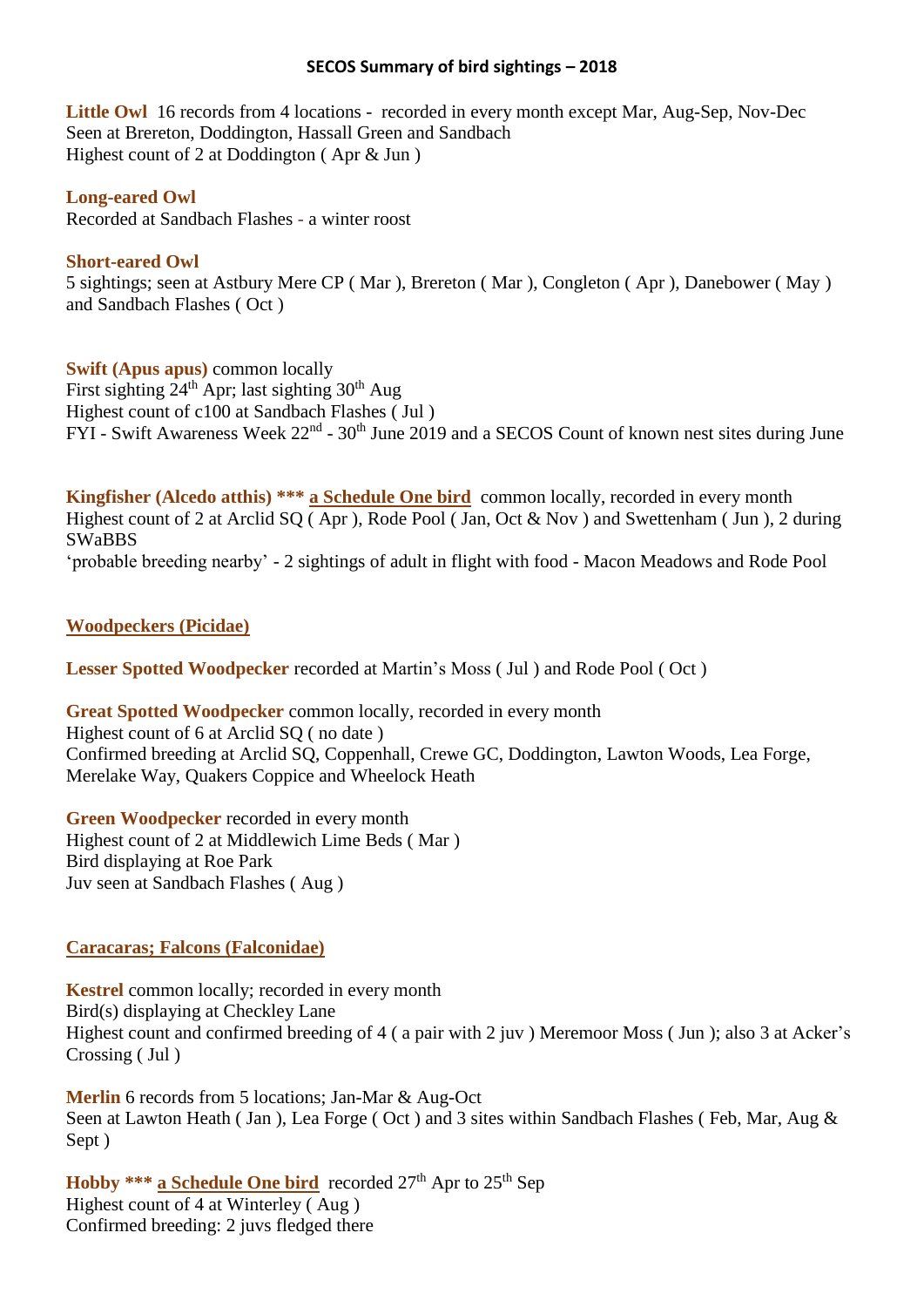**Peregrine \*\*\*** a Schedule One bird recorded in every month except Jun Seen at 12 locations Highest count of 2 at Sandbach Flashes ( Feb & Mar ) Imm seen at Astbury Mere CP, Doddington & Sandbach Flashes

## **Old World Parrots (Psittaculidae)**

**Ring-necked Parakeet** 3 recorded at Holmes Chapel ( Oct )

## **Crows; Jays (Corvidae)**

**Jay** common locally, recorded in every month Highest count of 8 at Quakers Coppice ( Apr ) Juv seen at Salt Line

**Magpie** common locally, recorded in every month

**Jackdaw** common locally, recorded in every month Highest count of c1700 at Arclid SQ ( no date )

**Rook** recorded in every month except Aug & Nov Highest count of 120 at Arclid SQ ( no date )

**Carrion Crow** common locally, recorded in every month

**Raven** recorded in every month Highest count of 16 at Sandbach Flashes [ MGT ] ( Sep ) Juv seen at Arclid SQ, Hall o' the Heath Farm [ Haslington ] and Lea Forge

#### **Tits; Chickadees (Paridae)**

**Coal Tit** fairly common locally, recorded in every month Highest count of 5 at Swettenham ( Apr ) Confirmed breeding at The Cloud, Joey the Swan, Meremoor Moss and Roe Park

**Marsh Tit** 2 recorded at Wybunbury Moss ( Jan-Mar )

**Willow Tit** 2 recorded at Salt Line ( Aug & Oct )

**Blue Tit** common locally, recorded in every month Confirmed breeding at Barthomley, The Cloud, Macon Meadows, Merelake Way, Meremoor Moss, Roe Park, Quakers Coppice, Swettenham, Wheelock/Malkin's Bank, Wybunbury Fishing Lake and Wybunbury Moss

**Great Tit** common locally, recorded in every month Confirmed breeding at Barthomley, The Cloud, Macon Meadows, Merelake Way, Meremoor Moss, Roe Park, Quakers Coppice, Swettenham, Wybunbury Fishing Lake and Wybunbury Moss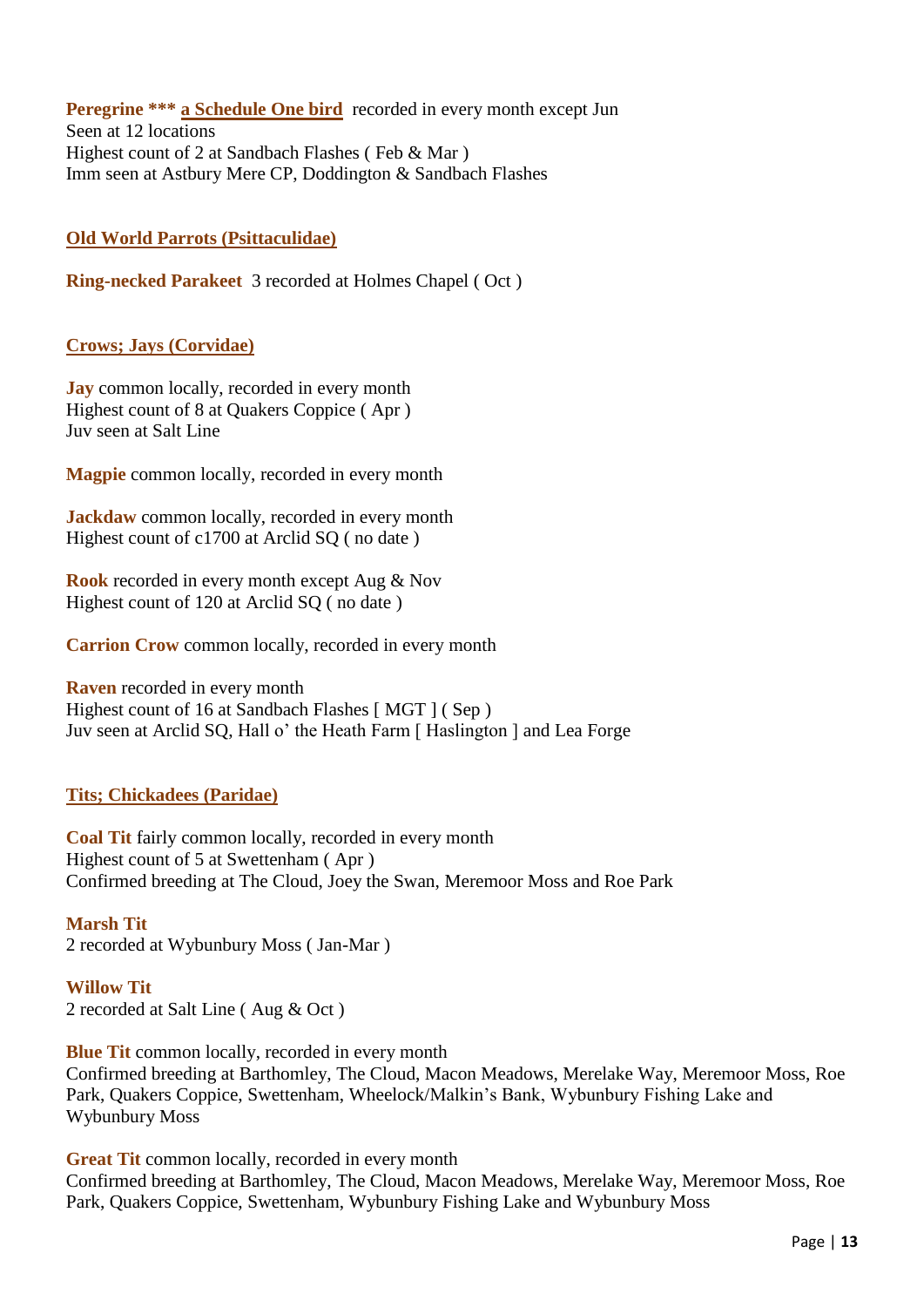**Skylark (Alauda arvensis)** recorded in every month except Jul Seen at Alsager, Astbury Mere CP, Brindley Green, Checkley, Crewe, Doddington, Gresty, Lawton, Lea Forge, Merelake Way, Meremoor Moss, Sandbach Flashes and Weston Highest count of 50 at Checkley ( Nov ) Bird(s) displaying at Crewe, Gresty, Meremoor Moss and Weston Juv recorded at Sandbach Flashes

## **Swallows; Martins (Hirundinidae)**

**Sand Martin** common locally, recorded Mar-Sep ( plus one record from Sandbach Flashes 24<sup>th</sup> Jan ) First record  $14<sup>th</sup>$  Mar; last record  $23<sup>rd</sup>$  Sep Highest count of c200 at Arclid SQ ( no date ) and Astbury Mere CP ( May ) Confirmed breeding: Arclid SQ

**Swallow** common locally, recorded Mar-Oct also late records of early Dec First record 17<sup>th</sup> Mar; last record 11<sup>th</sup> Oct Highest count of 200 at Doddington ( Apr )

**House Martin** common locally, recorded Apr-Sep First record  $5<sup>th</sup>$  Apr; last record  $25<sup>th</sup>$  Sep Highest count of 100 at Rode Pool ( Sep )

## **Cetti's Warbler (Cettia cetti) \*\*\* a Schedule One bird**

Only recorded within Sandbach Flashes during Jan, Mar-Jun, Sep-Oct & Dec Highest count of 3 at Sandbach Flashes ( Oct )

#### **Long-tailed Tit (Aegithalos caudatus)** common locally, recorded in every month

Highest count of 32 at Wybunbury Moss ( Jun ) Confirmed breeding at Arclid SQ, Astbury Mere CP, Barthomley, Macon Meadows, Meremoor Moss, Roe Park, Quakers Coppice, Swettenham, Wheelock/Malkin's Bank and Wybunbury Moss

#### **Leaf warblers and allies (Phylloscopidae)**

**Wood Warbler** A singing male was recorded on The Cloud  $15<sup>th</sup>$  May

## **Yellow-browed Warbler** Reported on 'the network' at Congleton Park on 6<sup>th</sup> Jan but not relocated

Willow Warbler common locally, recorded 4<sup>th</sup> Apr to 18<sup>th</sup> Sep Highest count of 5 at Astbury Mere CP ( Apr ) Confirmed breeding at Macon Meadows

**Chiffchaff** common locally, recorded in every month Highest count of 30 at Arclid SQ ( no date ) Confirmed breeding at Arclid SQ, Macon Meadows, Meremoor Moss, Salt Line and Wybunbury Moss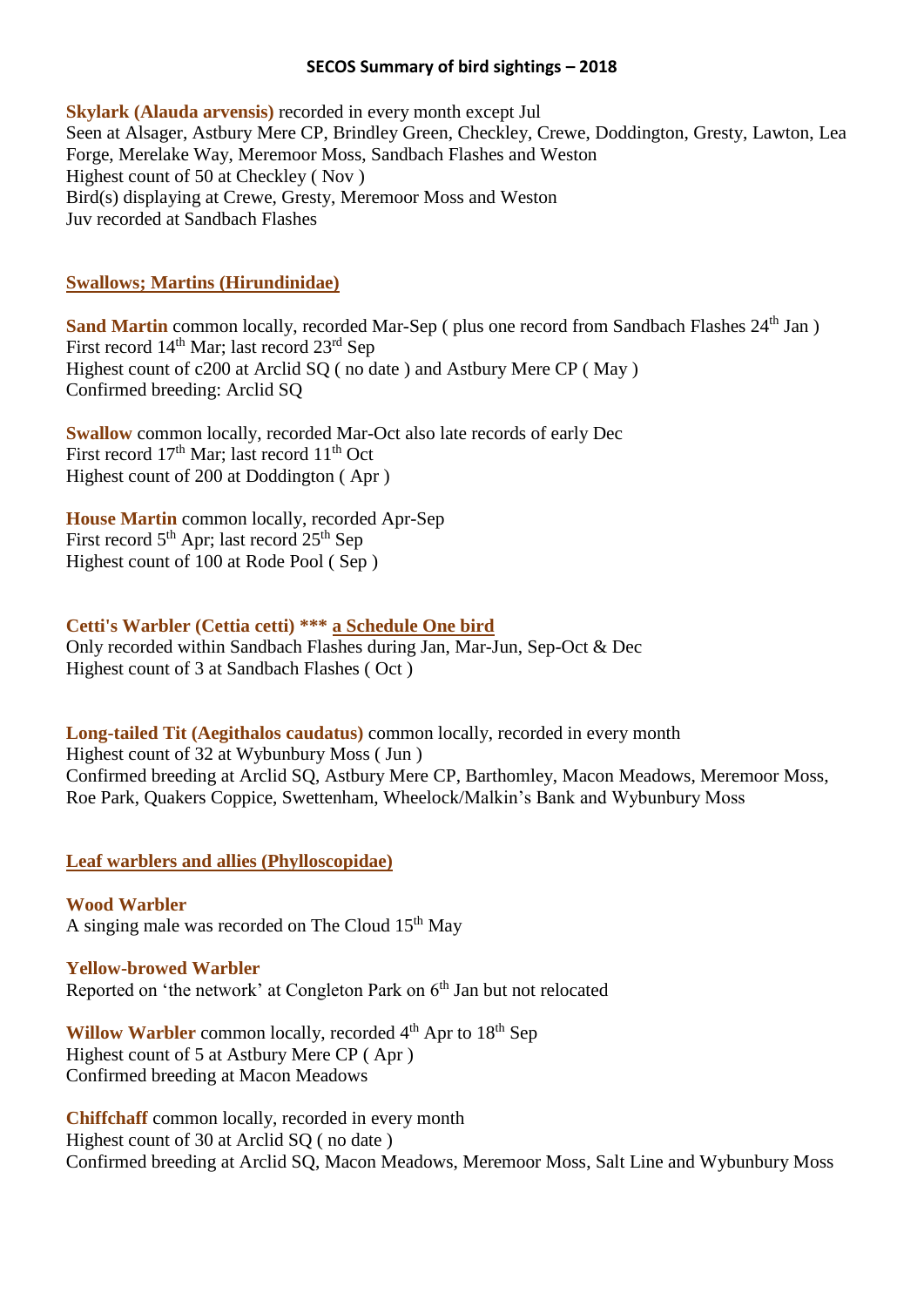## **Reed warblers and allies (Acrocephalidae)**

**Sedge Warbler** common locally, Recorded  $15<sup>th</sup>$  Apr to  $21<sup>st</sup>$  Aug Highest count of 5 (singing  $\vec{\delta}$ ) at Meremoor Moss (May) Bird(s) displaying at Meremoor Moss Confirmed breeding at Lea Forge and Meremoor Moss

**Reed Warbler** common locally, Recorded  $14<sup>th</sup>$  Apr to  $8<sup>th</sup>$  Sep Highest count of 5 (singing  $\hat{\beta}$ ) at Astbury Mere CP and Sandbach Flashes (May) Confirmed breeding at Doddington

**Grasshopper Warbler (Locustella naevia)** Only recorded at Middlewich Lime Beds (21<sup>st</sup> Apr)

#### **Sylviid Babblers (Sylviidae)**

**Blackcap** common locally, recorded in every month except Dec Highest count of 18 at Astbury Mere CP ( Apr ) Confirmed breeding at Astbury Mere CP, Barthomley, Doddington, Lea Forge, Macon Meadows, Merelake Way and Roe Park

#### **Garden Warbler**

Recorded 29<sup>th</sup> Apr to 7<sup>th</sup> Aug Seen at Arclid SG, Astbury Mere CP, Borrow Pit Meadows, Brereton Heath LNR, Lawton Heath, Lea Forge, Merelake Way, Mow Cop, Salt Line, Sandbach Flashes and Swettenham Highest count of 2 at Arclid SQ ( no date ) Confirmed breeding at Arclid SQ

#### **Lesser Whitethroat**

Recorded  $15<sup>th</sup>$  Apr to  $5<sup>th</sup>$  Sep Seen at Arclid SQ, Astbury Mere CP, Doddington, Meremoor Moss, Middlewich Lime Beds, Sandbach Flashes and Scholar Green Highest count of 4 at Middlewich Lime Beds ( Sep ) Juv seen at Sandbach Flashes in Jul

#### **Whitethroat**

Recorded 21st Apr to 23rd Aug Seen at Alsager, Brereton Heath LNR, Checkley, Macon Meadows, Meremoor Moss, Mow Cop and Sandbach Flashes Highest count of 8 at Arclid SQ ( no date ) Confirmed breeding at Arclid SQ, Borrow Pit Meadows, Meremoor Moss, Lea Forge and Wybunbury Moss

**Goldcrest (Regulus regulus)** common locally, recorded in every month Highest count of 9 at Quakers Coppice ( Nov ) Confirmed breeding at Astbury Mere CP, Macon Meadows, Meremoor Moss and Wybunbury Moss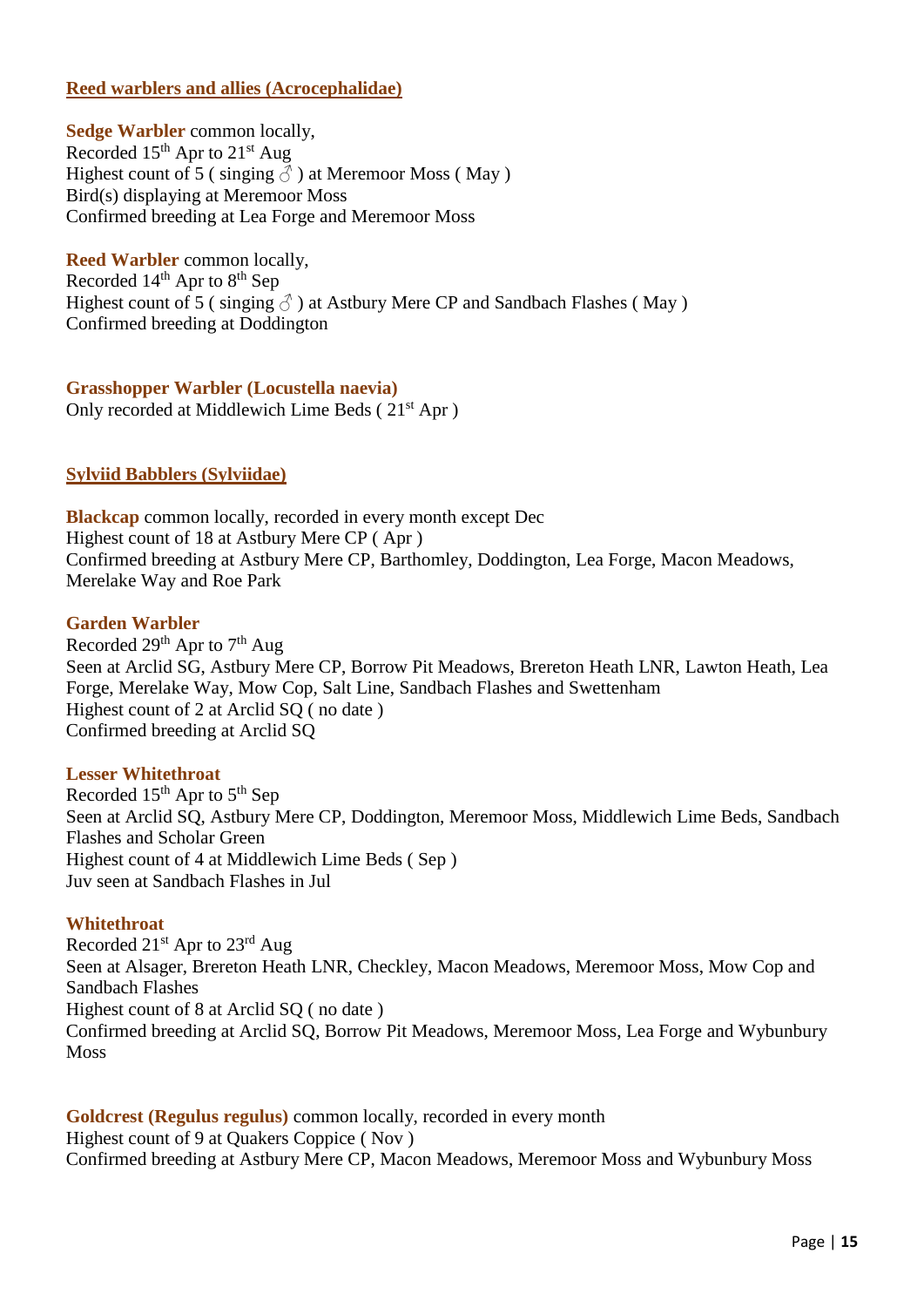**Wren (Troglodytes troglodytes)** common locally, recorded in every month Highest count of 22 at Crewe GC ( May ) Confirmed breeding at Crewe GC, Doddington, Macon Meadows and Meremoor Moss

**Nuthatch (Sitta europaea)** common locally, recorded in every month Highest count of 9 at Crewe GC ( Apr ) and Roe Park ( Jul ) Confirmed breeding at Arclid SQ, Barthomley, Lawton Woods, Macon Meadows, Rode Pool, Roe Park and Quakers Coppice

**Treecreeper (Certhia familiaris)** common locally, recorded in every month Highest count of 7 at Quakers Coppice ( Nov ) Confirmed breeding at Arclid SQ, Rode Pool, Sandbach Flashes and Wybunbury Moss

**Starling (Sturnus vulgaris)** common locally, recorded in every month A high count of 1,000 at Astbury Mere CP ( Mar ) Confirmed breeding at Merelake Way and Wheelock & Malkin's Bank Murmurations recorded at Bagmere SSSI

## **Thrushes (Turdidae)**

**Ring Ouzel** recorded at The Cloud 20<sup>th</sup> Apr - a 'flyover'

**Blackbird** common locally, recorded in every month Highest count of 43 at Joey the Swan ( May ) Confirmed breeding at eight locations

**Fieldfare** common locally, recorded in Jan-Apr & Oct-Dec Highest count of c700 at Sandbach Flashes ( Feb )

**Redwing** common locally, recorded in Jan-Mar & Oct-Dec Highest count of c240 at Rode Pool ( Feb )

**Song Thrush** common locally, recorded in every month Highest count of 8 at Arclid SQ ( no date ) and Merelake Way ( Apr ) Confirmed breeding at Arclid SQ, Merelake Way and Sandbach Flashes

**Mistle Thrush** common locally, recorded in every month Highest count of 12 at Doddington ( Jul ) Confirmed breeding at Arclid SQ, The Cloud, Doddington and Merelake Way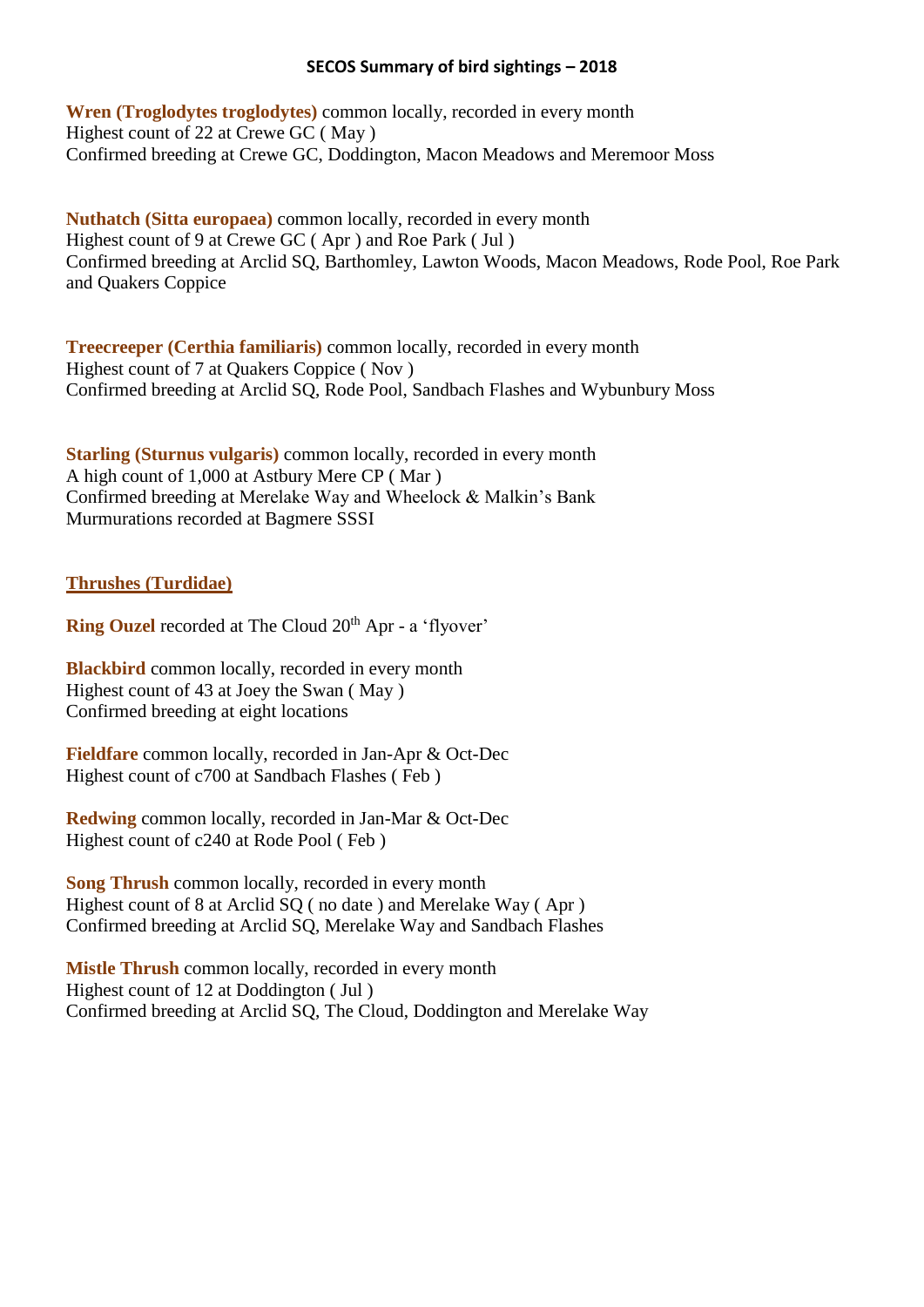## **Chats; Old World Flycatchers (Muscicapidae)**

## **Spotted Flycatcher**

Recorded  $17<sup>th</sup>$  May to  $12<sup>th</sup>$  Sep Seen at Borrow Pit Meadows ( Aug ), Brereton ( Aug ), Brereton Heath LNR ( Aug ), The Cloud ( May & Jul ), Doddington ( Aug ), Lawton Woods ( May-Jun ), Lea Forge ( Jul ), Roe Park ( Jun & Aug ), Sandbach Flashes ( Jun & Aug ), Swettenham ( May-Jul ) and Tall Chimneys ( May ) Highest count of 4 at Doddington ( Aug ) Confirmed breeding at Doddington and Roe Park

**Robin** common locally, recorded in every month Highest count of 37 at Salt Line ( May ) Confirmed breeding at twelve locations

## **Pied Flycatcher**

First report - 19<sup>th</sup> Apr Seen at Astbury Mere CP ( May ), Bosley Reservoir ( Oct ) and Holmes Chapel ( Apr )

#### **Black Redstart \*\*\* a Schedule One bird**

Recorded at Lea Forge in Aug. The finders completed a CAWOS Rarity Form

#### **Redstart**

First report 23rd Apr Seen at Holmes Chapel (  $23<sup>rd</sup>$  Apr ), Sandbach Flashes ( Jun & Aug ), Scholar Green ( Aug ) and Wildboarclough ( May )

#### **Whinchat**

First report - 21<sup>st</sup> Apr, last report - 1<sup>st</sup> Sep Seen at Church Lawton ( Aug ), Danebridge/Wincle ( Aug-Sep ), Middlewich Lime Beds ( Apr & Aug ) and Sandbach Flashes ( May & Aug )

**Stonechat** recorded Jan-Mar, Jun, Aug-Dec

Seen at Astbury Mere CP ( Mar ), Danebower ( Aug ), Doddington ( Mar ), Meremoor Moss ( Jan-Feb & Oct-Nov ), Middlewich ( Mar ), Mow Cop ( Jun ), Sandbach Flashes ( Jan-Mar, Sep-Oct & Dec ) and Scholar Green ( Nov ) Highest count of 3 at Sandbach Flashes ( Feb ) Confirmed Breeding at Mow Cop

#### **Wheatear**

First report - 5<sup>th</sup> Apr, last report - 15<sup>th</sup> Oct Seen at The Cloud (Apr), Doddington (Apr & Aug), Holmes Chapel (Apr), Meremoor Moss (Apr), Mow Cop ( Apr-May ), Sandbach Flashes ( Apr-Jun & Aug-Oct ) and Scholar Green ( Apr ) Highest count of 4 at Sandbach Flashes ( Aug )

**Dipper (Cinclus cinclus)** recorded in every month except Oct & Dec Favours the faster, clear rivers and streams; only usually recorded in 4 or 5 sites in Congleton area Bird(s) displaying at Congleton but no records of confirmed breeding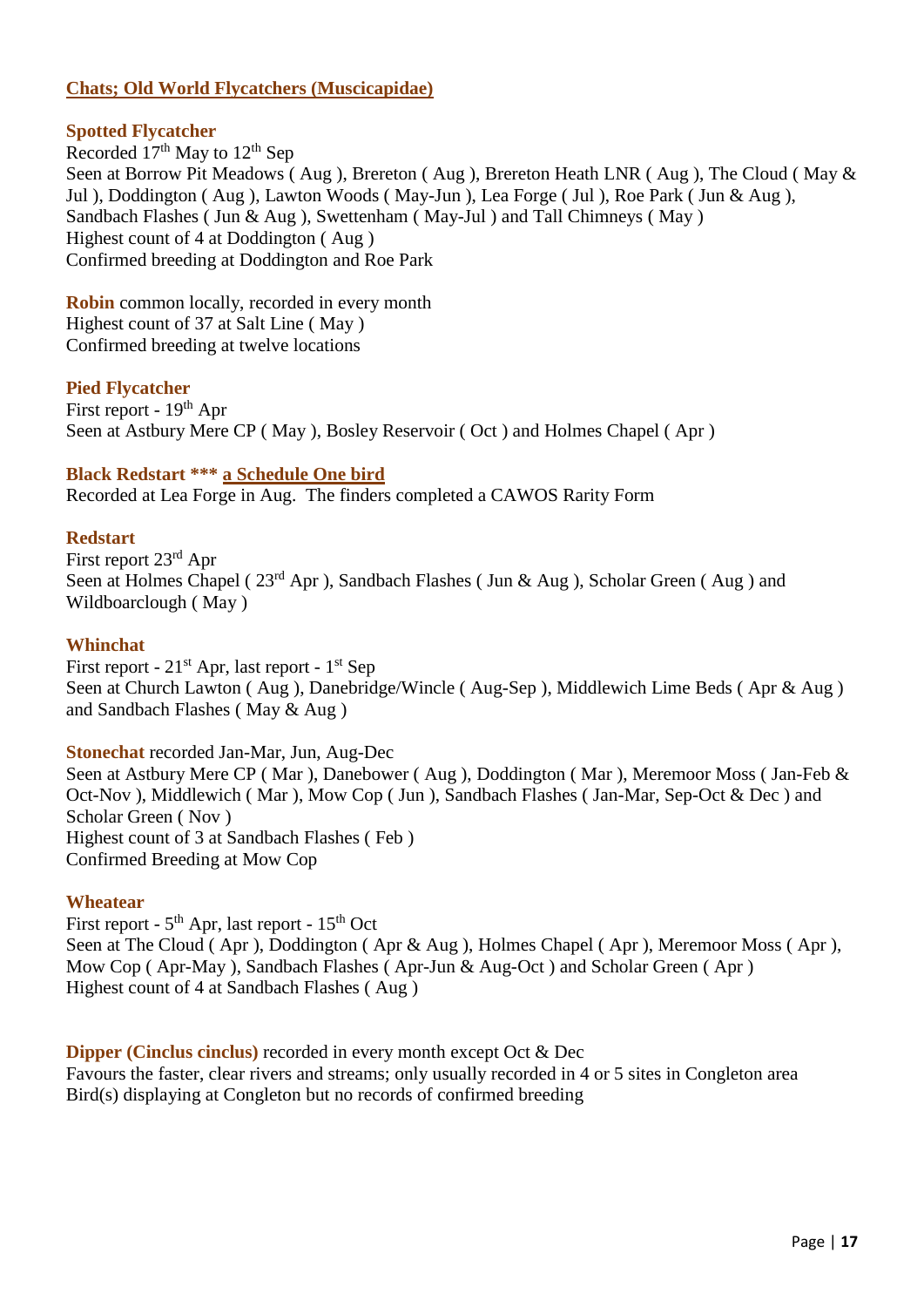## **Old World Sparrows; Snowfinches (Passeridae)**

**House Sparrow** common locally, recorded in every month Highest count of 41 at King George V Playing Fields, Crewe ( May )

**Tree Sparrow** recorded in every month except Aug but usually only sightings from Sandbach Flashes Highest count of c20 at Sandbach Flashes ( Jul ) – presumably helped by the erecting of nest boxes by the birders and feed provided by our sponsor HJ Lea Oakes Ltd Also seen at Arclid SQ ( Apr-Jul ), Merelake Way ( May-Jun & Dec ), Sandbach ( Nov ) and Wheelock Heath ( Jul ) Confirmed breeding at Arclid SQ, Merelake Way and Sandbach Flashes

**Dunnock (Prunella modularis)** common locally, recorded in every month Highest count of 9 at Merelake Way ( May ) Confirmed breeding at Merelake Way, Meremoor Moss and Wheelock/Malkin's Bank

## **Wagtails; Pipits (Motacillidae)**

## **Western Yellow Wagtail (Motacilla flava)**

First report -  $5<sup>th</sup>$  Apr; last report -  $13<sup>th</sup>$  Sep Seen at Arclid SQ (Aug ), Alsager (Apr ), Congleton (Aug ), Doddington (Apr-May ), Sandbach Flashes ( Apr-May & Jul-Sep ) and Scholar Green ( Apr & Jun ) Highest count of c8 at Arclid SQ ( Aug )

**Grey Wagtail** recorded in every month of the year

Seen at Arclid SQ, Astbury Mere CP, Barthomley, Bathvale, Congleton Park, Crewe BP, Doddington, Joey the Swan, Lawton Hall/Woods, Lea Forge, Macon Meadows, Malkins Bank, Meremoor Moss, Middlewich Lime Beds, Quakers Coppice, Queen's Park, Rode Pool, Sandbach Flashes, Swettenham, Tall Chimneys, Wheelock and Wybunbury Moss Highest count of 3 at Astbury Mere CP ( Sep & Nov ), Congleton Park ( May ) and Sandbach Flashes ( Nov )

Confirmed breeding at Arclid SQ and Doddington

## **White Wagtail (Motacilla alba)**

First report 13<sup>th</sup> Mar, last report 22<sup>nd</sup> Sep Seen at Astbury Mere CP ( Sep ), Doddington ( Mar-Jun & Aug-Sep ) and Sandbach Flashes ( Mar-May ) Highest count of 5 over Astbury Mere CP ( Sep ) during a VisMig

**Pied Wagtail (Motacilla alba yarrellii)** subspecies - common locally, recorded in every month Highest count of 17 at Astbury Mere CP ( Sep ) Confirmed breeding at Doddington, Sandbach Flashes and Wheelock/Malkin's Bank

## **Meadow Pipit** recorded in every month

Seen at Astbury Mere CP, Brereton, Checkley Lane, The Cloud, Danebower, Doddington, Lawton Woods, Lea Forge, Meremoor Moss, Middlewich Lime Beds, Mow Cop and Sandbach Flashes Highest count of 50 at Brereton ( Mar ) and during a VisMig at Sandbach Flashes 584 ( Sep ) Confirmed breeding at The Cloud and Mow Cop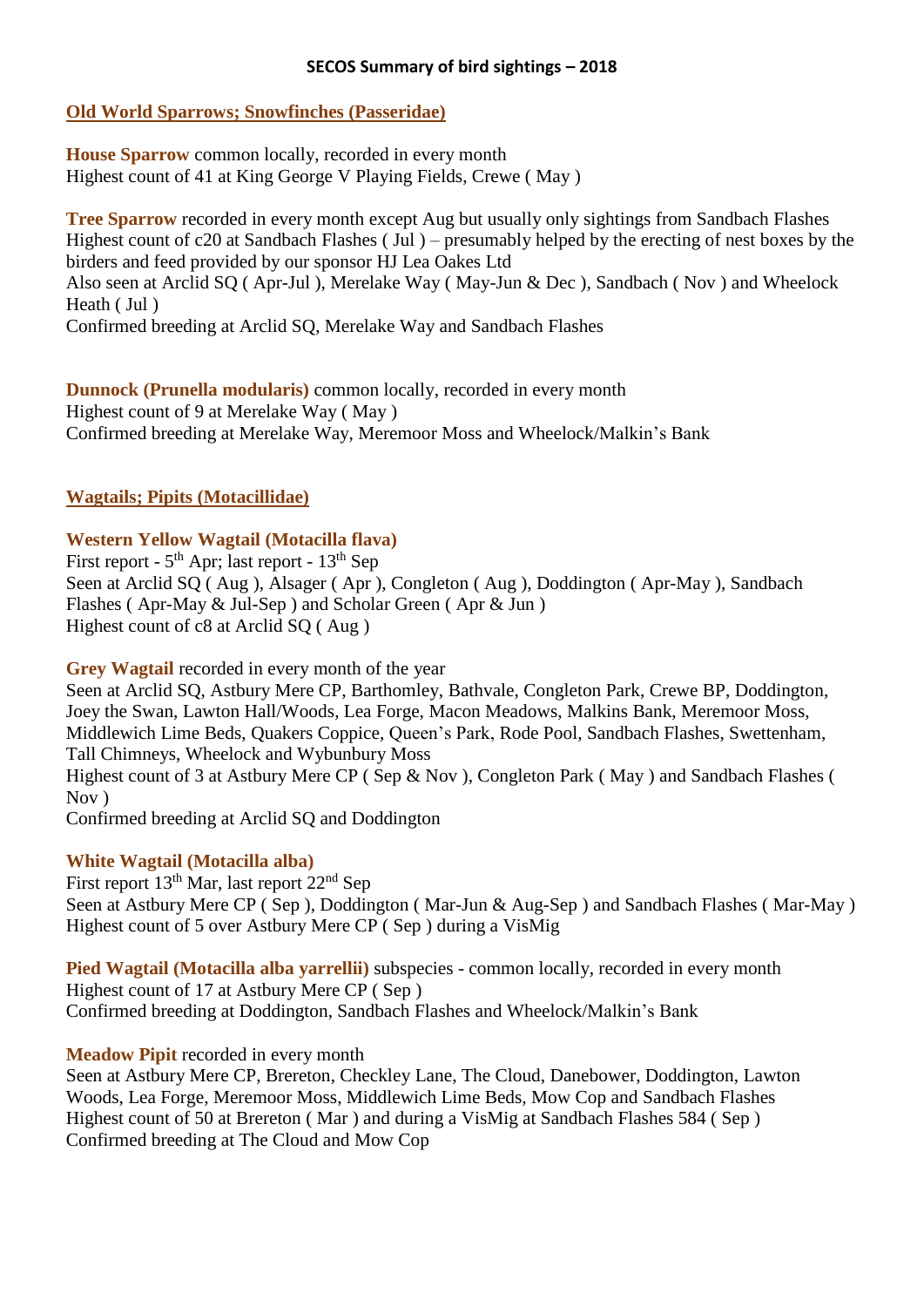## **Tree Pipit**

First report 21<sup>st</sup> Apr Seen at The Cloud ( Apr & Jul ), Coppenhall Moss ( Sep ), Mow Cop ( Apr ) and Scholar Green ( Aug ) Highest count of 3 at Scholar Green ( Aug )

#### **Finches (Fringillidae)**

**Chaffinch** common locally, recorded in every month Highest count of c400 at Checkley Lane ( Mar ) Breeding confirmed at Merelake Way and Rode Pool

**Brambling** recorded in Jan-Apr & Nov-Dec Seen at Astbury Mere CP ( Feb-Apr & Nov ), Basford ( Feb-Mar ), Bathvale ( Jan & Mar ), Checkley Lane ( Mar ), Davenport ( Mar ), Doddington ( Jan-Feb, Apr & Dec ), Lawton Heath ( Jan ), Lawton Woods ( Jan & Mar ), Sandbach Flashes ( Jan & Apr ), Springbank Farm, Bradwall ( Jan ) and Swettenham ( Apr ) Highest count of c52 at Astbury Mere CP ( Apr )

**Hawfinch** recorded in Jan-Apr & Nov Seen at Alsager (Jan), Astbury Mere CP (Jan-Apr & Nov), Crewe (Feb), Doddington (Jan) and Sandbach Flashes ( Mar ) Highest count of 8 at Astbury Mere CP ( Mar ) one or more singing birds also noted

**Bullfinch** fairly common locally, recorded in every month Confirmed breeding at Arclid SQ, Astbury Mere CP, Merelake Way, Meremoor Moss and Roe Park Highest count of 11 at Astbury Mere CP ( Mar )

**Greenfinch** fairly common locally but affected by *Trichomonosis*, recorded in every month Highest count of 14 at Swettenham ( Apr ) Confirmed breeding at Astbury Mere CP and Merelake Way

Linnet recorded in every month

Seen at Albion Lock (May), Arclid SQ (Mar-Apr), Astbury Mere CP (Apr), Barthomley (Sep), Checkley Lane ( Nov ), The Cloud ( Jun-Jul ), Doddington ( Jan-Apr & Dec ), Hassall Moss ( Feb & Aug ), Lawton ( Feb ), Lea Forge ( May-Jul & Oct ), Merelake Way ( May ), Meremoor Moss ( Jan-Feb, Jun-Jul & Sep ), Middlewich Lime Beds ( Apr & Jun ), Sandbach Flashes ( Jan, Apr-May, Sep-Oct & Dec ), Swettenham ( May ), Wheelock/Malkin's Bank ( Jun ), Wheelock Heath ( May & Jul ) and Wybunbury Moss ( Dec )

Highest count of c200 at Doddington ( Jan ) and Sandbach Flashes ( Dec ) Confirmed breeding at The Cloud

**Lesser Redpoll** recorded in Jan-May, Jul & Oct-Dec Seen at Alsager (Jan), Astbury Mere CP (Feb-May & Oct-Nov), The Cloud (Jul), Congleton (Jan & Mar ), Lea Forge ( Oct ), Macon Meadows ( Feb ), Merelake Way ( Dec ), Sandbach Flashes ( Jan-Apr & Oct-Nov ), Swettenham ( Feb, Apr & Nov ) Highest count of 25 at Borrow Pit Meadows ( Mar )

#### **Red Crossbill**

2 recorded at The Cloud ( Jul )